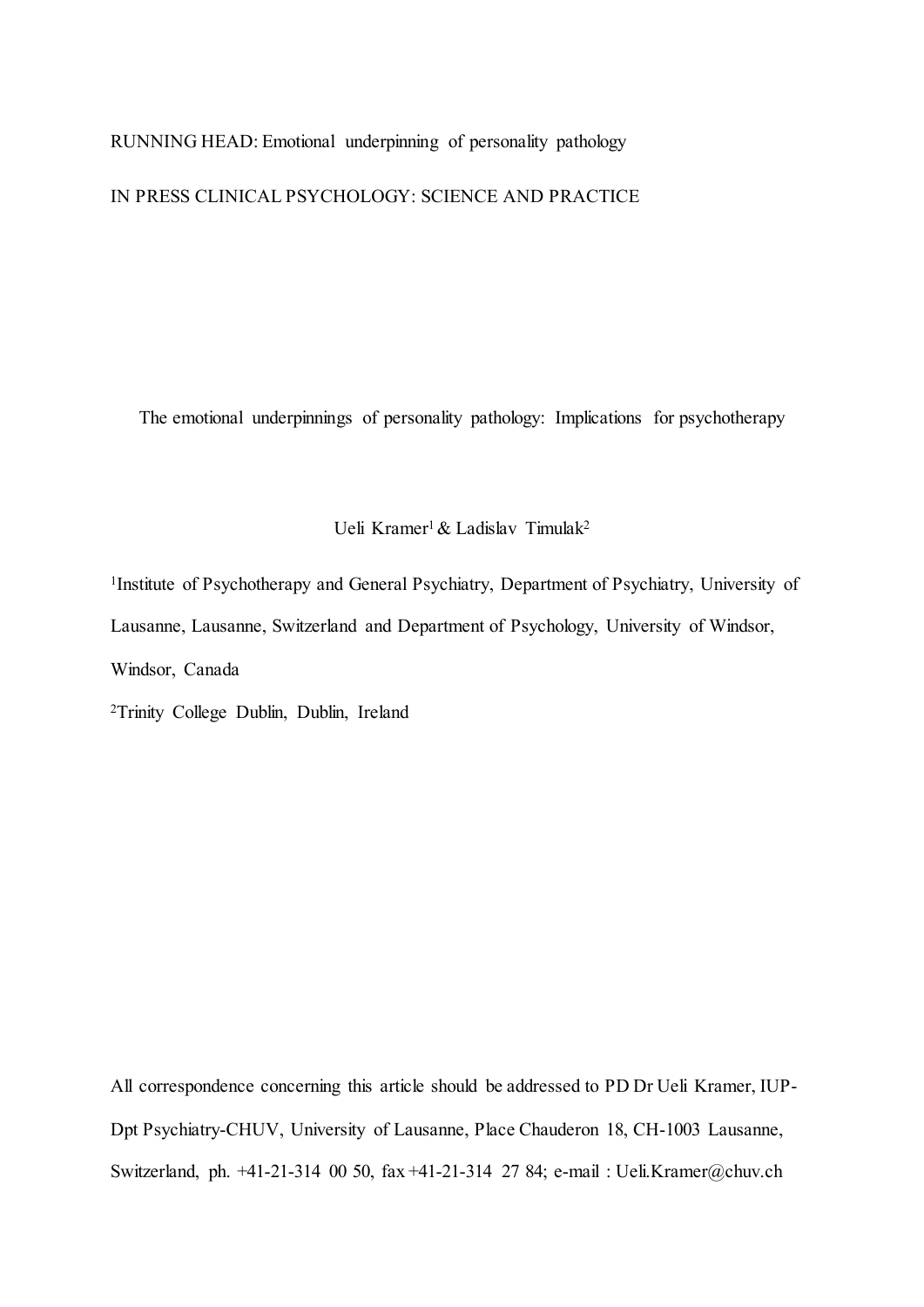RUNNING HEAD: Emotional underpinning of personality pathology

The emotional underpinnings of personality pathology: Implications for psychotherapy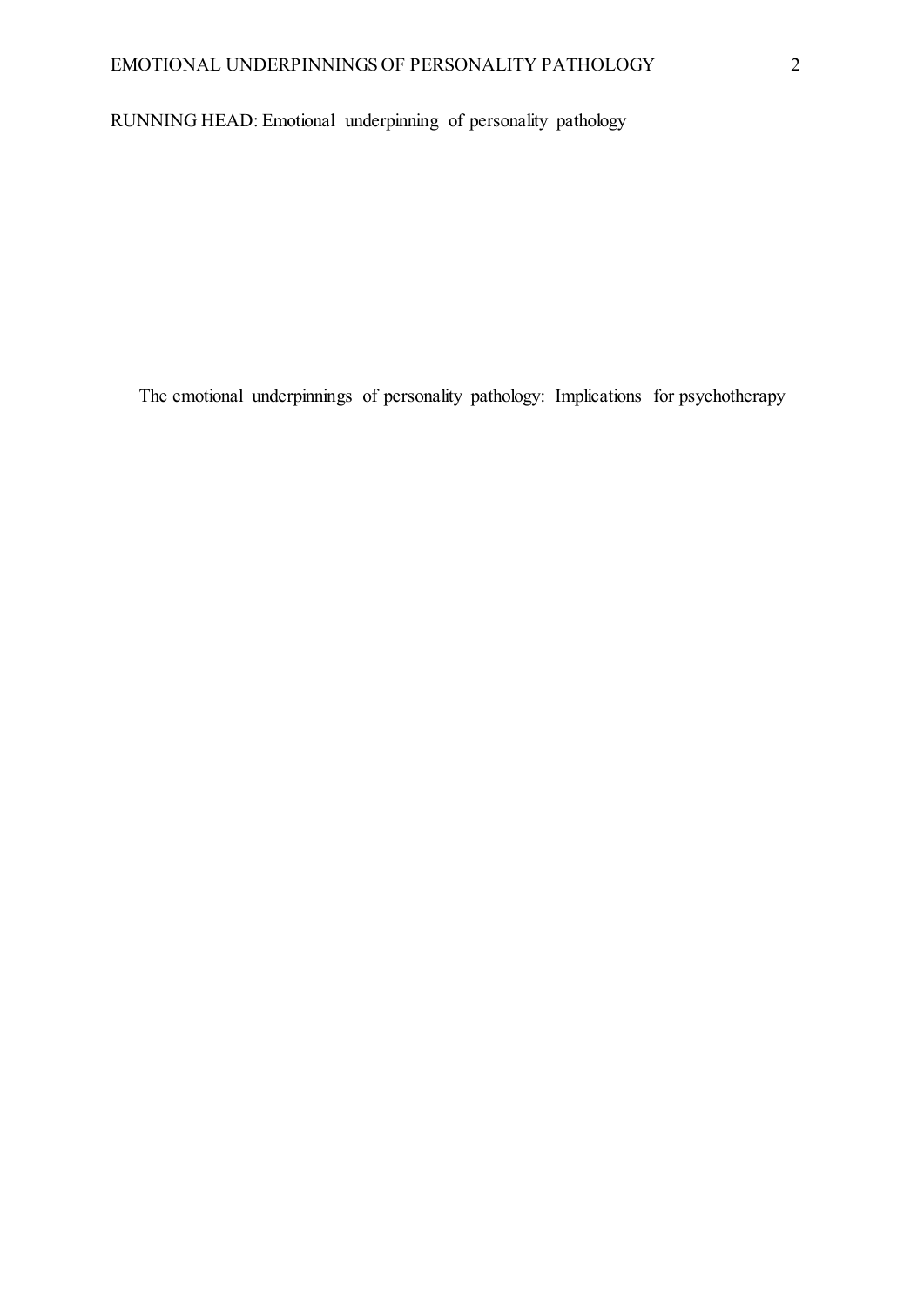### Abstract

The present theoretical article elaborates the core thesis that personality pathology may be underpinned by problematic emotional processing. Personality pathology may be understood from a transdiagnostic perspective, moving towards a fluid and process-based definition. We assume that three main types of emotional processing explain the symptoms observed in clients with personality pathology. They are a) difficulties with emotion regulation, i.e., a high emotional arousal or a lack of emotional arousal; b) difficulties in the interpersonal impact of emotional processing; c) difficulties in emotion-informed meaning-making. A synthetic account of the empirical evidence of these problem areas associated with personality pathology is offered, by referring to studies using psychological and neurobiological methodologies and by using clinical illustrations. We discuss the centrality of emotional and memory transformation processes as potential mechanisms of change in treatments. The final part of the article elaborates psychotherapeutic interventions consistent with a transdiagnostic perspective of personality pathology focused on emotion, by presenting ten specific therapeutic tasks developed to foster change. These interventions have been developed and adapted in the context of emotion-focused therapy.

Public Health Significance:

- Personality Pathology may be explained by specific emotional processes.
- Personality Pathology may be treated with emotion-focused interventions.

Key-Words: Personality Pathology; Emotion; Emotion-focused Therapy; Transdiagnostic; Emotional Processing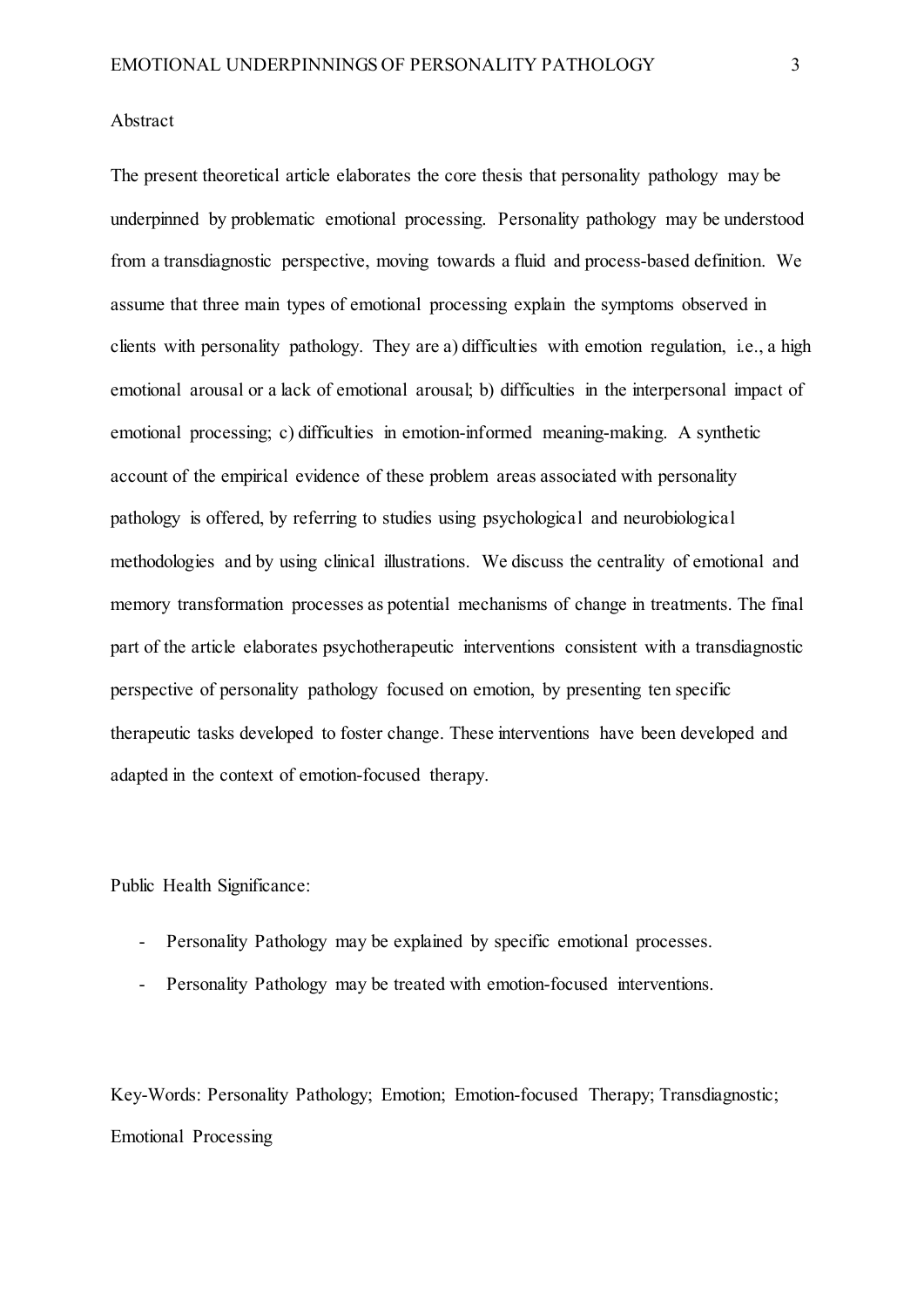#### **A transdiagnostic challenge**

The field of personality disorders is undergoing a radical change towards a dimensional conception, however, it remains unclear what the emotional underpinnings of personality disorders are and how these can be used to inform treatment. Since early writings by Allport (1937), the concept of personality has been divided into two facets: a) what personality "is" (i.e., trait perspective) and b) what personality "does" (i.e., functioning perspective). On the one hand, the trait perspective has yielded a number of conceptualizations and debates, up until the inclusion of the Alternative Model in the DSM-5 (American Psychiatric Association, 2013) and the dimensional model anticipated for ICD-11 (Herpertz et al., 2017), both with five (non-identical, but partially overlapping) dimensions aiming to describe what constructs are important to consider when conceptualizing what personality disorder *is* (i.e., for DSM-5, these are for the Criterion B the maladaptive traits of negative affectivity, detachment, antagonism, disinhibition and psychoticism). This dimensional conception has the major advantage of considering personality and personality pathology on a continuum, from non-clinical manifestations to the most severe personality disorders. On the other hand, the functioning perspective on personality has not garnered as much constant scientific interest, nevertheless, global functioning, including adaptive functioning, is part of the current Alternative Model in the DSM-5 in criterion A (American Psychiatric Association, 2013; Bender, 2019; Clark et al., 2017; Widiger et al., 2019) and explains what personality *does*. The diagnosis of a personality disorder may be established in different ways in the future, different from the traditional categorical approach which has been discussed as being insufficient from a validity viewpoint (Hopwood et al., 2015; Ofrat et al., 2018).

A dimensional model of pathological personality is consistent with a broader transdiagnostic perspective on psychopathology and treatment (Kennedy & Barlow, 2018;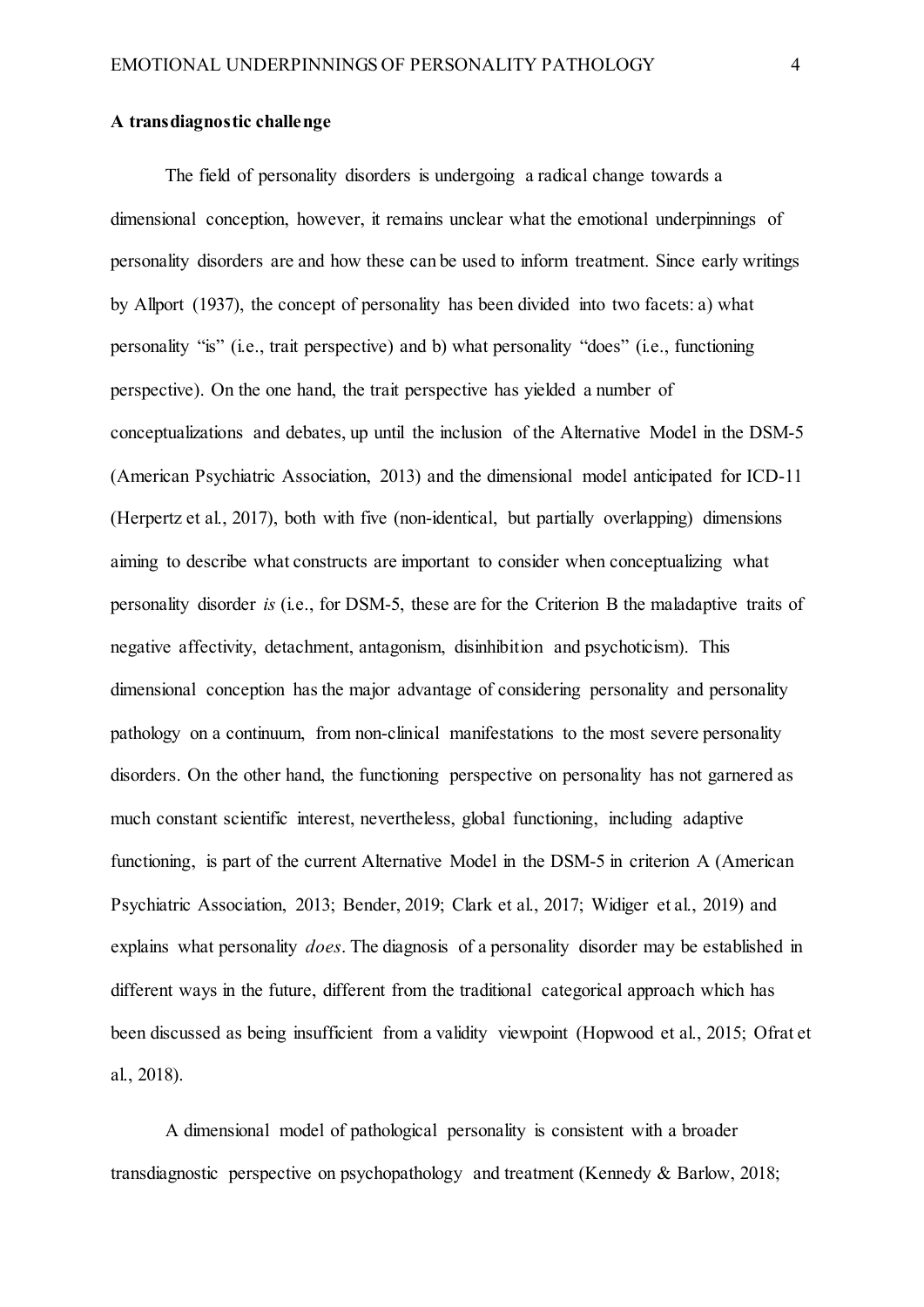Kring & Mote, 2016; Ruggero et al., 2019; Widiger et al., 2019). A transdiagnostic perspective is anchored in the observations that there are problems with the reliability of diagnostic classifications, with co-morbidity of disorders, with migration of the diagnoses, and with a treatment response where different disorders respond to the same therapeutic agent (Kennedy & Barlow, 2018). This leads to the assumption that symptomatic expression may be more likely phenotypical than substantial and that similar and/or shared underlying psychopathological processes may be responsible for the varied symptom expressions. Indeed, a significant line of research showed that psychopathology presentation as classified by the major diagnostic systems can be conceptualized on as a single dimension that may be referred to as a general *p* factor (Caspi et al., 2014; Caspi & Moffit, 2018). This approach does not suggest that all psychopathological presentations are an expression of one disorder but rather that they are present on a continuum from the norm to psychopathology with genetic, as well as developmental and environmental factors, shaping the actual presentation at a time (Lahey et al., 2017). While these conceptions have also been criticized on empirical and theoretical grounds (Fried et al., 2021; Helle et al., 2020), it remains an open question to what extent the distinct disorders share common underlying mechanisms. In the case of personality pathology, factor analyses suggest a bi-factor structure of its organization, extracting a general factor (the so-called "g-PD") shared across all diagnostic categories of personality disorders (APA, 2013), and a host of more specific factors (Convay et al., 2015; Hopwood et al., 2011; Oltmans et al., 2018; Sharp et al., 2015; Williams et al., 2018; Wright et al., 2016). While these conceptualizations clearly point towards the future of empirically grounded psychopathology, including the already cited HiTOP initiative (Ruggero et al., 2019), the specific moderating processes involved in predicting treatment response, or explanatory concepts relevant to specific client-driven fluid and process-based interaction remain unaddressed. A focus on specific situation-bound processes, grouped within adaptive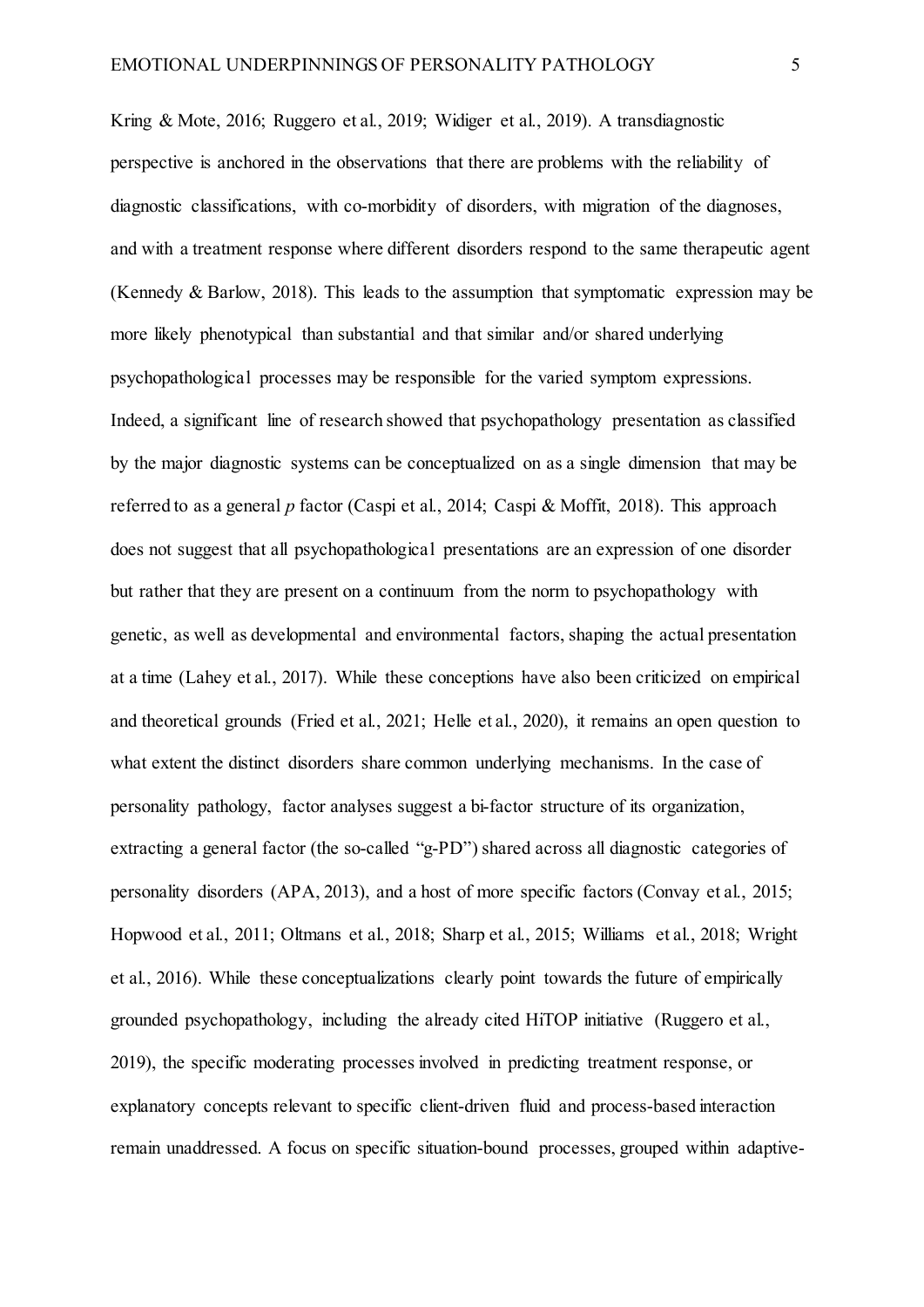functional domains, hold promise in this regard for adding precision when it comes to explain who benefits under which conditions and how from psychotherapy.

# **Implications for psychotherapy: the present paper**

The major implication for psychotherapy of the transdiagnostic challenge outlined above is that treatments are being developed that target a shared mechanism theoretically assumed to be responsible for similar symptom-level presentations. An example of such a treatment is the unified protocol (Barlow et al., 2017), a treatment focused on emotional underpinnings – negative affectivity (or neuroticism), negative appraisal of emotions, and avoidance and/or dampening of negative emotions – as present in depression, anxiety disorders (social anxiety, generalized anxiety, specific phobias, panic disorder) and related disorders such as post-traumatic stress disorder and obsessive-compulsive disorder. The unified protocol is particularly relevant as it posits emotion regulation as its central mechanism of change from a transdiagnostic perspective (Barlow et al., 2007; Cludius et al., 2020; Shepes et al., 2015), and a meta-analysis found moderate effect sizes for change in emotion regulation in these treatments across a variety of psychological disorders (Sakiris et al., 2019). While the majority of explicitly transdiagnostic treatments were developed for clusters of what is currently conceptualized as similar disorders (e.g., neurotic disorders in Barlow et al., 2017; eating disorders in Fairburn et al., 2008), a few have been developed for emotion regulation difficulties in personality disorders (Gratz & Gunderson, 2006; Linehan, 1993; Sakiris et al., 2019; Sauer-Zavala et al., 2014). Of note, other transdiagnostic treatments for personality pathology target explicitly other generic mechanisms, such as mentalizing (Luyten et al., 2020; Karterud et al., 2019; Peterson et al., 2016) and identity formation (Kernberg et al., 1995; Levy et al., 2015): although conceptually related to emotional processing, the latter potential mechanisms will not be discussed in this review.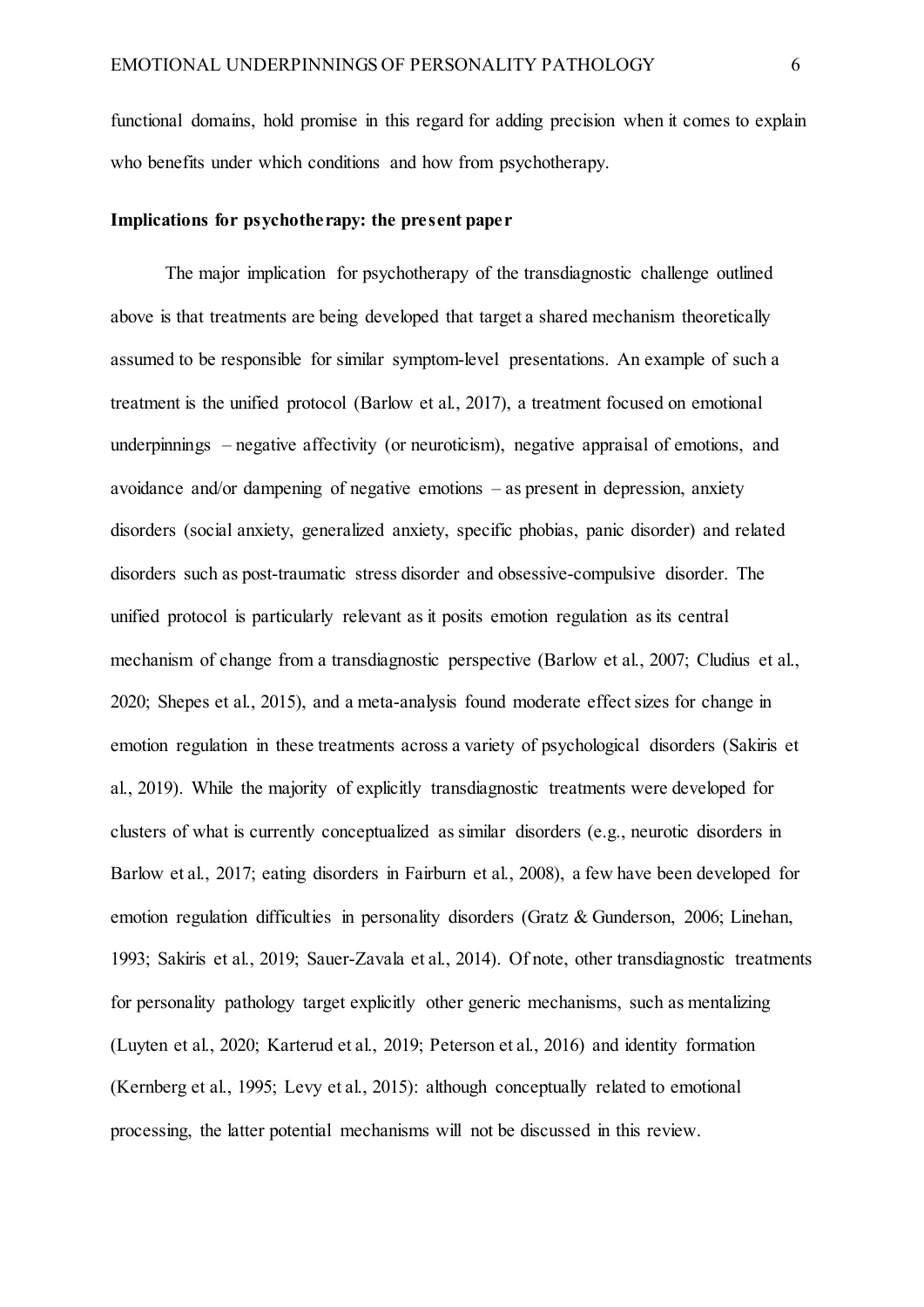In the present paper, we will discuss the underlying core emotional processes that may contribute to personality pathology, and we will present psychotherapeutic interventions focusing on emotion which will tackle these core emotional processes (Sauer-Zavala et al., 2014; Timulak & Keogh, 2019; 2021). Emotional processing difficulties present in personality pathology are understood on a continuum with the normative difficulties and suffering, as well as on a continuum with other disorders with personality pathology being defined by the severity and an ingrained nature of the difficulties in emotional processing. By focusing on emotional processing difficulties in personality pathology, we assume, and we will illustrate, that these difficulties are central, but it remains unclear whether these difficulties are the most central for explaining personality pathology (nor more central than cognitive processes, motivational factors, internal representations, identity foundations). We observe that the focus on emotional processing is consistent with the functional perspective of what personality *does*, i.e., emotional processing may explain the underpinnings of the functional links of the individual's adaptive (vs maladaptive) functioning's impact on the social world; in addition, emotional processing by its fine-grained moment-by-moment definition, extends the functional perspective to a focus on the fluidity of situation-bound processes of bodily felt states. By focusing on personality pathology, we further assume, and we will illustrate, that these disorders are not the only ones affected by emotional processes, but emotional processing most notably contributes to severity of their clinical presentations, as compared with other psychological disorders (i.e., anxiety and depressive disorders). More specifically, we posit three major types of difficulties involving emotional processing, which are: a) difficulties with emotion regulation, i.e., a high emotional arousal or a lack of emotional arousal; b) difficulties in the interpersonal impact of the emotional processing; c) difficulties in meaning-making part of emotional processing.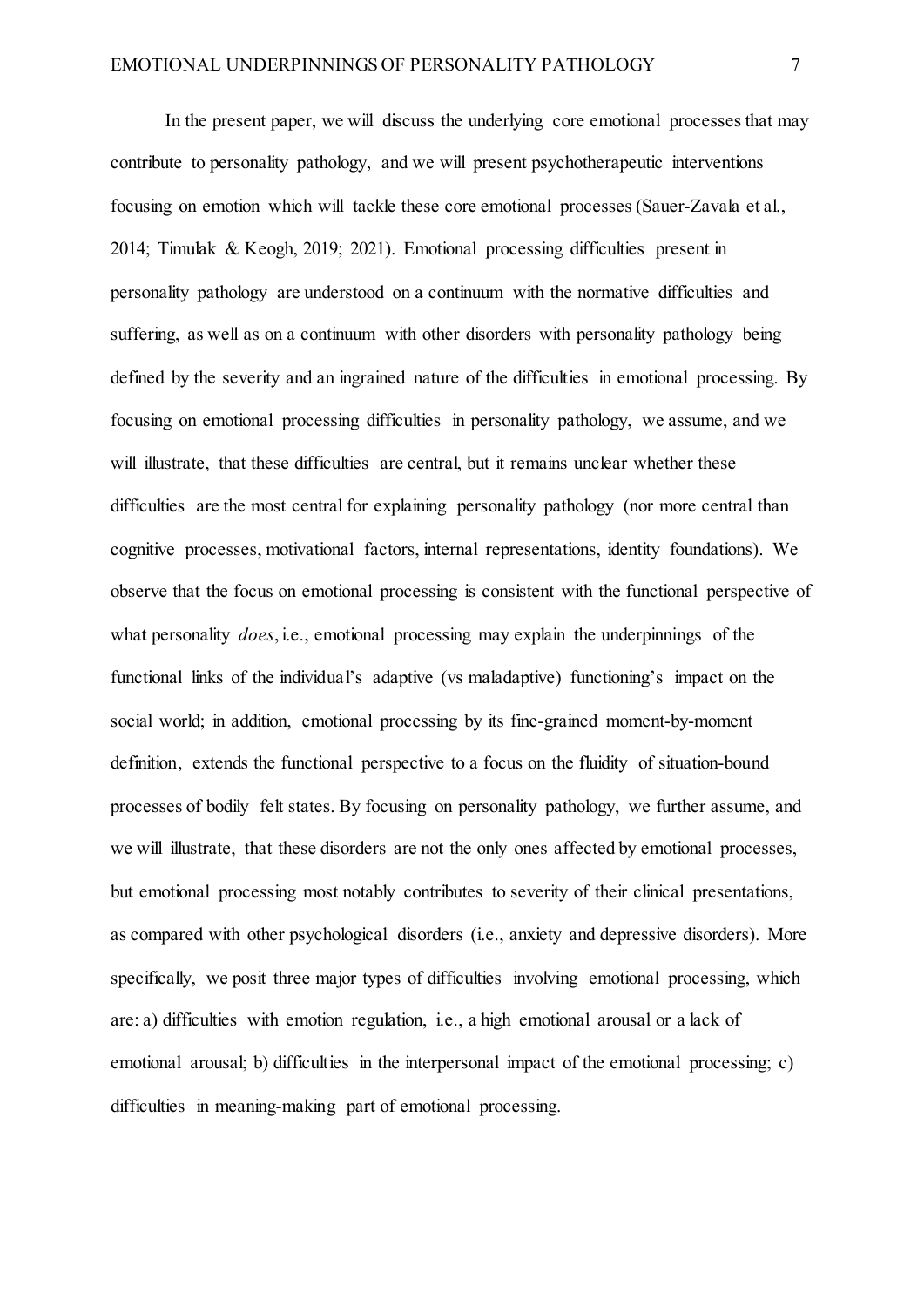We adopt a constructivist perspective (Greenberg & Pascual-Leone, 1995) and assume that personality pathology is the dynamic result of situation-bound fluid emotional processing difficulties in the three outlined functional domains. We assume a functional perspective on emotion – as adaptive system –, by addressing the general question of what emotional processing "does" to personality (i.e., how emotional processing affects, co-determines – together with other mechanisms – or influences personality). Consequently, we assume that a focus on emotional processing may be productive, under specific circumstances, for bringing about lasting change and relief, pointing towards emotional processing as a central mechanism of change across modalities of psychotherapy from a transdiagnostic perspective (Castonguay et al., 2019; Peluso et al., 2018).

#### **The importance of emotional processing explaining personality pathology**

In a constructivist conception on the impact of emotional processing on personality and its pathology, both neurobiological and meaning-making determinants interact in a mutually determining manner to create, constantly and time and again, a new synthesis: the individual's momentary bodily felt sense (Greenberg, 2019; Greenberg & Pascual-Leone, 1995). This subjective feeling denotes the client's moment-by-moment emergent knowledge (i.e., "experiencing") which is immediately informed by the state of their body. Our assumption is that this somatic-cognitive-emotional process and its social-interpersonal representation is central for the construction of personality and the development of personality pathology (Levy et al., 2015; Kramer, 2019; Schmahl et al., 2014; Schnell & Herpertz, 2018). It is in the emotional experiences where we experience ourselves, the others, and the world around us, it is these emotional experiences that we are trying to make sense of, and it is with the expression of these experiences and actions stemming from them that we impact significant others. The term used for this complex process is emotional processing (Greenberg, 2016). It appears that emotional processing – as bodily anchored processes in the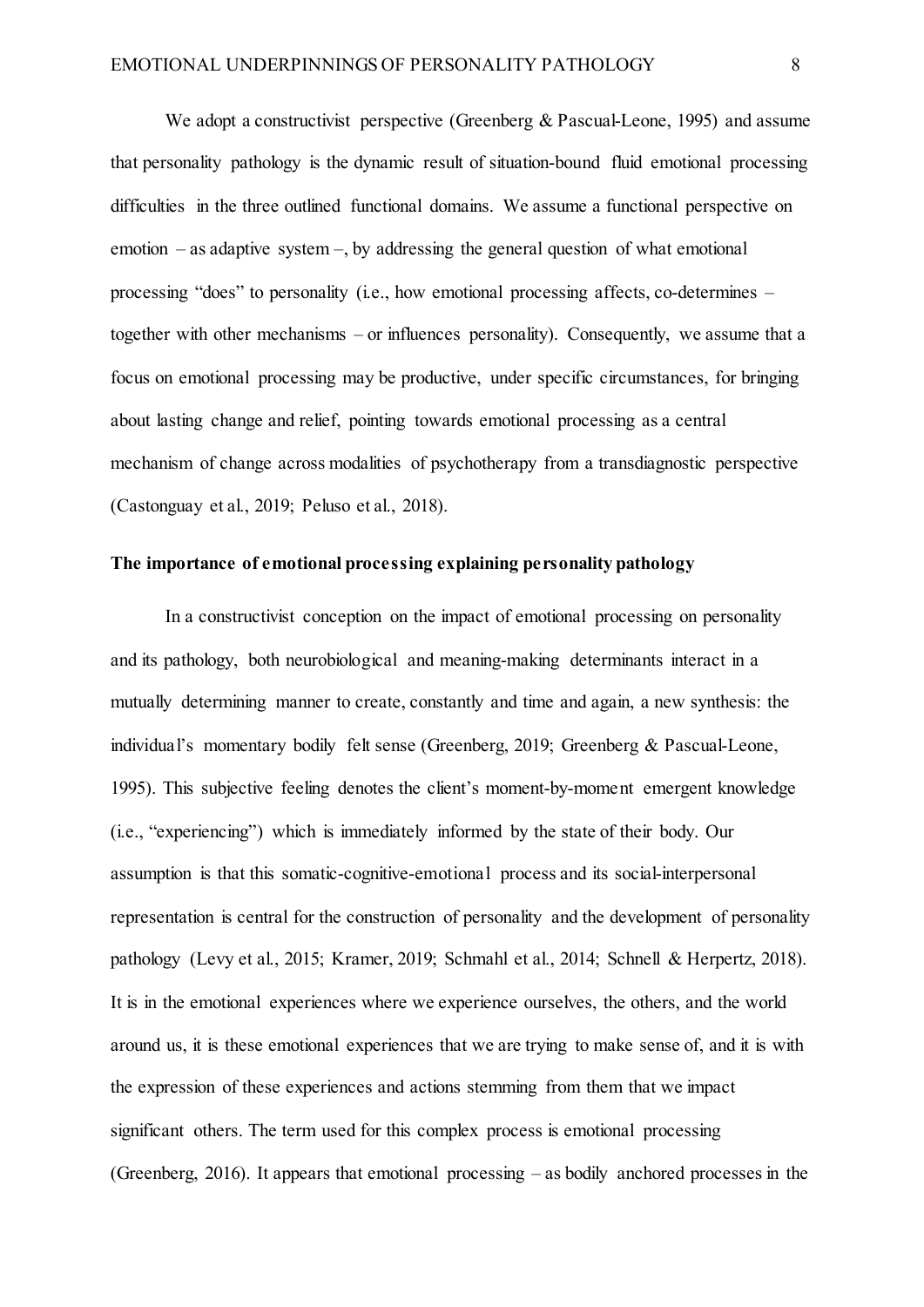immediacy – may be understood as an essential building block of other, more complex and cognitively mediated, components explaining personality pathology, for example, representations of the Self and Others, identity difficulties, socio-cognitive and communicative functions, the development of attachment patterns, as well as aspects of temperament and personality traits.

The construction of personality and the development of personality pathology takes source in the emotion-underlying adaptive functions of the human brain. For emotion regulation function in BPD for example, a number of neurofunctional circuits have been discussed (Bertsch et al., 2018). For instance, central to the detection of novelty and relevance to the individual's goals and needs appears to be the amygdala, although meta-analyses are inconsistent in its role for explaining emotion dysregulation in BPD (Ruocco et al., 2012; Schulte et al., 2016). While the cognitive tasks used in the meta-analyzed studies may partially explain these divergent results, these may also be due to different sampling procedures (in addition to the likely impact of pharmacotherapy on the reactivity of the amygdala). Specific modulatory effects exerted on the amygdala in the context of emotion regulation are known to be located in the circuitry of orbital and medial regions of the prefrontal cortex, along with the lateral pre-frontal cortex where functional circuitry related with goal-relevant decisions may be found (Bertsch et al., 2018; Macnamara et la., 2018).

Similarly, expectation of a reward (i.e., positive affective response from other) that may be relevant for personality difficulties is associated with neuronal activation in the ventro-medial pre-frontal cortex, as well as in the ventral striatum (i.e., nucleus accumbens; Denny et al., 2018), while the anterior cingulate cortex is discussed as a center for generic downregulation in the brain (including in affective tasks) and its posterior part is part of the default mode network with functions related to internal state processing and the processing of emotional salience. Ventral and dorsal regions of the anterior cingulate are associated with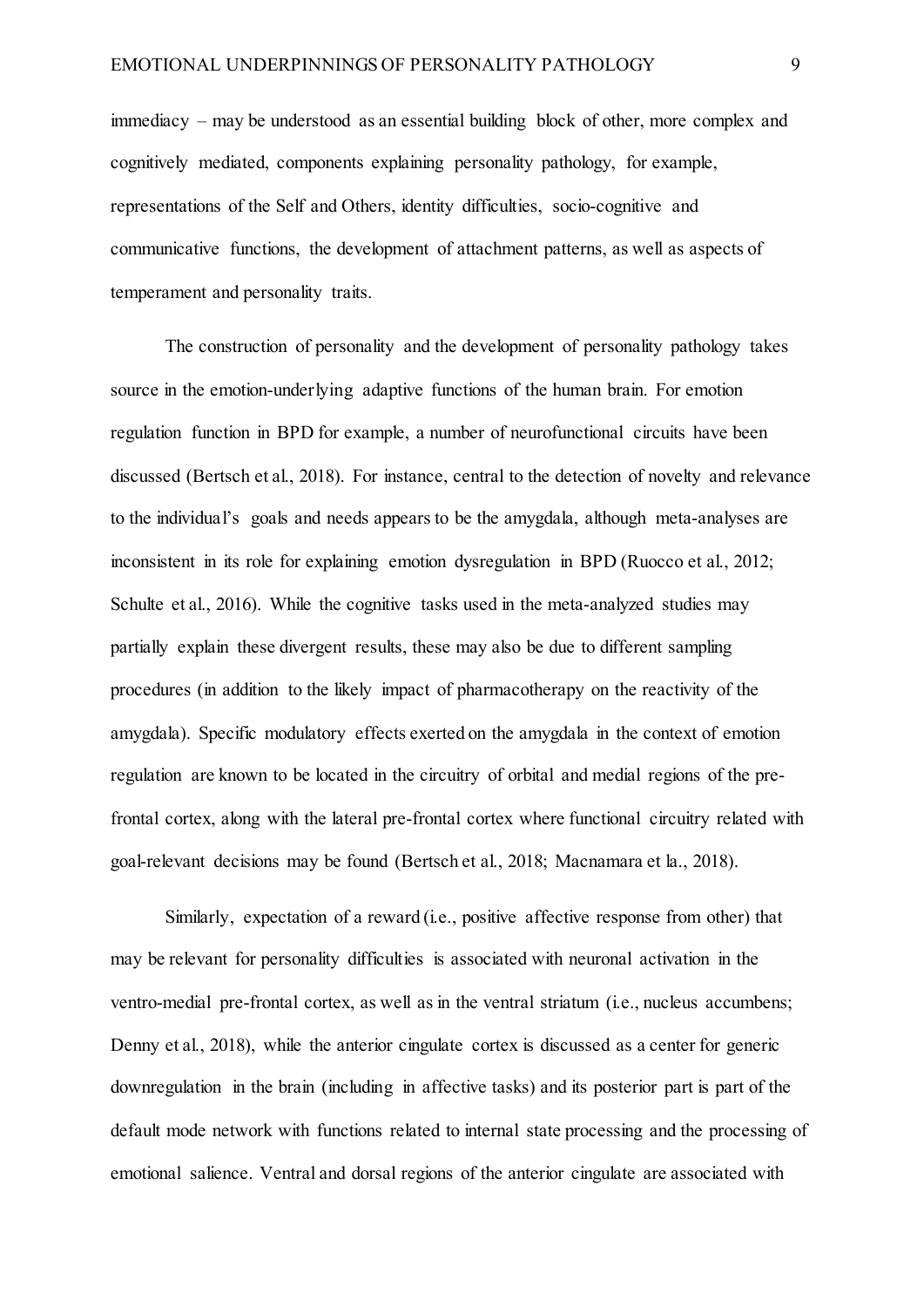increased efficiency in emotional processing. The insula is associated with the processing, in particularly the subjective awareness, of personality relevant emotions, such as fear, shame, disgust and contempt (Bertsch et al., 2018; Macnamara et al., 2018).

Also, clinically relevant for BPD, aggressiveness, observed more often among men, meeting criteria for this disorder is underpinned by an activated left amygdala, as well as activation in the lateral orbitofrontal and dorsolateral prefrontal cortices when these individuals are confronted with a task involving social rejection (Herpertz, Nagy, et al., 2017). More generally, impulsive aggression has two additional potential neurofunctional circuits: one based on a deficiency in the reward and reinforcement system (linking the striatum with the cingulate and orbito-frontal cortices) and one based on a problematic social cognition, empathy and mentalizing system (linking parietal and frontal cortices; Lee et al., 2018).

These examples illustrate neurobiological evidence for emotion dysfunction in personality pathology. It then follows that the process of integrating disruptive emotional experiences into more productive emotional processing has the potential of being an important mechanism explaining symptom change in psychotherapy for clients with personality pathology (Castonguay et al., 2018; Goodman et al., 2018; Kramer et al., 2020; Marceau et al., 2019; Peluso et al., 2018; Rudge et al., 2020).

### **The types of emotional processing difficulties underpinning personality pathology**

We posit three components of emotional processing that are transdiagnostically shared across various pathological expressions of personality. They involve a) difficulties with emotion regulation, i.e., under- or over-regulation; b) difficulties in the interpersonal impact of the emotional processing; c) difficulties in meaning-making part of emotional processing. As much as on the descriptive level the functioning and trait perspectives of personality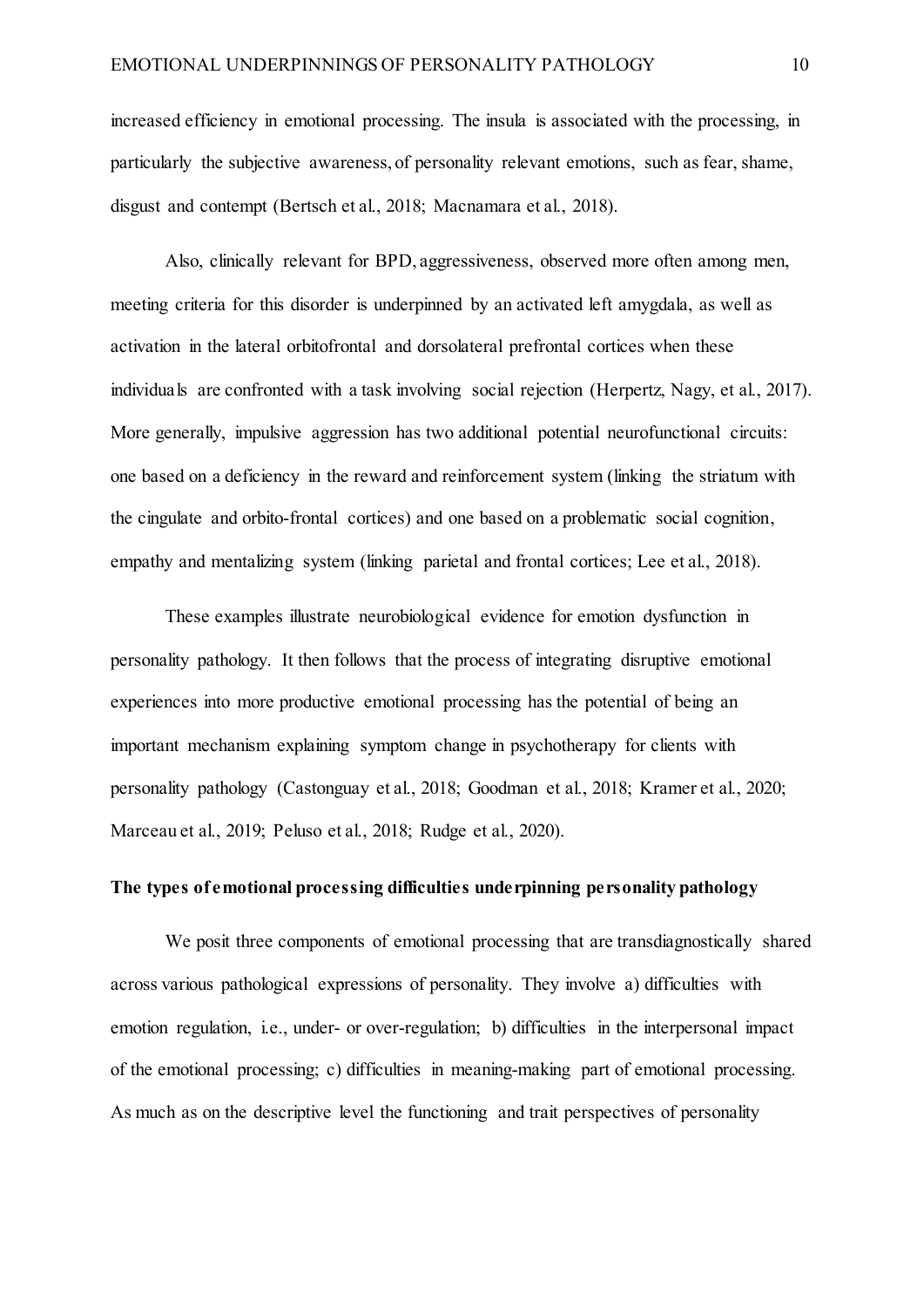interact (Bender, 2019), as much we assume that these three components of emotional processing functionally co-determine maladaptive personality traits.

*Emotional processing characterized by (over- or under-) regulation of emotions.*  Difficulties in emotion regulation have generally been linked with psychopathology from a transdiagnostic perspective (Kring & Sloan, 2010; Sheppes et al., 2015). A stage-model of emotion regulation has been put forward by Sheppes et al. (2015) which differentiates between difficulties with the identification (e.g., biases towards threat in anxiety, lack of representation of emotion states), selection (e.g., giving positive value to dysfunctional strategies up for choice, not wanting to engage in specific emotion regulation, see Millgram et al., 2020), implementation (e.g., overvaluing worry as regulatory strategy in action) and monitoring of this activity (e.g., lack of skills to interrupt rumination). More broadly for our purpose, we differentiate between two complementary dysfunctional operations: a) underregulation and over-regulation of emotion.

Lack of control over emotions is a chief complaint of many clients with BPD and other PDs (Linehan et al., 2007; McMain et al., 2010). It encompasses heightened sensitivity to emotion, labile negative affect and maladaptive emotion regulation strategies (Carpenter & Trull, 2013; McMain et al., 2010). For example, Sara, a client with BPD, describes that she lacks trust in her boyfriend when they separate, and says: "My boyfriend is lying to me and I can't take it anymore. He took my two kids and went to spend the week-end at his parents' house, without informing me. I accepted it several times, and I accepted it time and again, but at this point, I exploded. I yelled at him, I could not do differently. I was so tense inside that it needed to get out of me, so that I could continue on with my day. It was too much to take". Such under-regulation of emotions in the therapeutic session in Sara's case may be explained by her difficulty to lower a high emotion arousal. Note that in Sara's case, in addition to the under-regulation observed when she "exploded", there is evidence for over-regulation of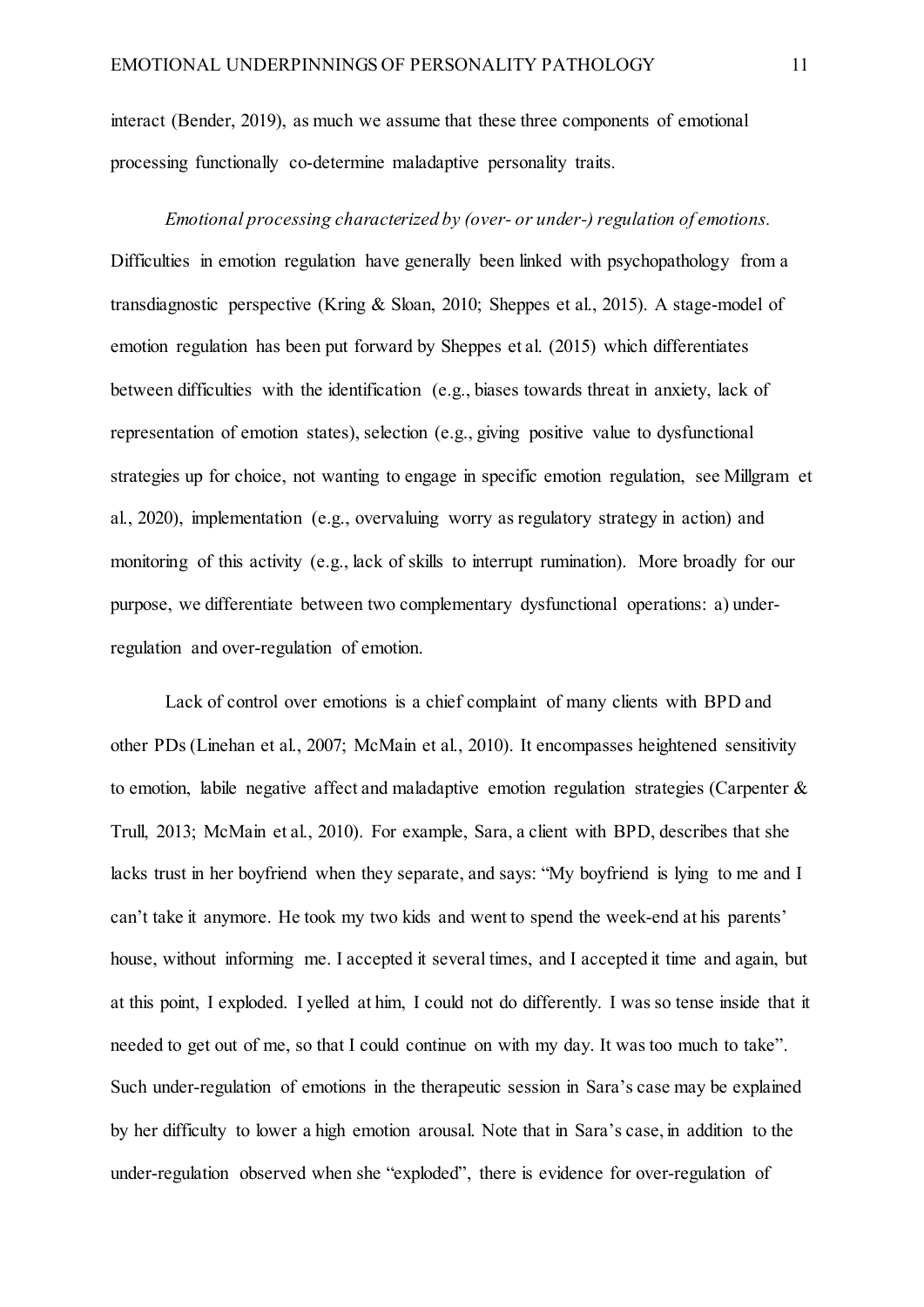anger when she "accepted it time and again"; both components of problematic emotional regulation may be found in the same individual, side by side.

Emotional under-regulation in the form of global distress - characterized by hopelessness, helplessness and anger - is common among clients with BPD (Berthoud et al., 2017). Linehan et al. (2007) reported that clients with BPD had a greater sensitivity to emotional cues (i.e., low threshold of response to emotional stimuli) than healthy controls, an enhanced emotional reactivity (i.e., a marked emotional intensity), as well as a prolonged activation of emotional states (i.e., a difficulty returning to their emotional baseline). All composed together represent an under-regulation of emotion pertaining to BPD. Increased levels of overwhelming anxiety can at times be found, for instance, in some clients with avoidant, dependent and obsessive-compulsive personality disorder (Kramer & Pascual-Leone, 2018).

We hypothesize that difficulties with emotion regulation may explain negative affectivity, disinhibition and detachment trait domains of the alternative model of personality disorders (AMPD) in the DSM-5 (APA, 2013). For instance, Schulze et al. (2011) collected studies on neurobiological evidence of emotion dysregulation related to BPD and concluded that there was a general lack of modulatory capacity in down-regulating negative emotion (compared to healthy controls) which was substantiated by the attenuated activation of the left orbitofrontal cortex and an increased activation of the bilateral insula. By differentiating between automatic mentalizing and controlled mentalizing in clients with BPD, Luyten et al. (2018) explain that different processes may be involved depending on whether the emotional arousal is overly heightened (i.e., in this case, automatic processing may result), vs. not (i.e., in this case, controlled processing may result). While our focus here is on the explanatory relevance of different levels of arousal themselves, as an affective, bodily anchored, building block for the construction of personality – and less on the differentiation of the consequences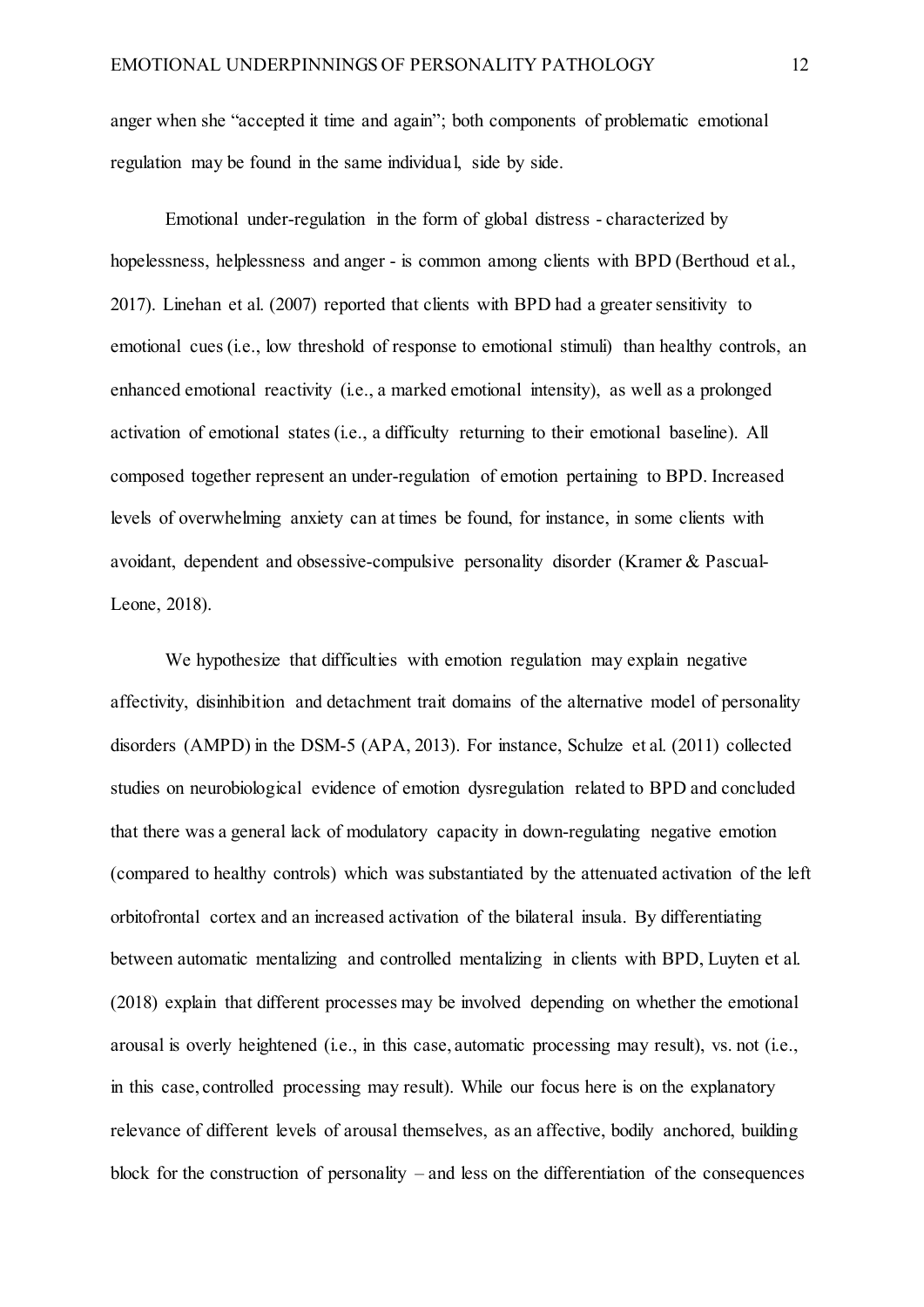(the quality of socio-cognitive processes, such as mentalizing) – we hypothesize that the arousal level may be crucial for explaining negative affectivity as a problematic personality trait domain.

We assume that emotion dysregulation may also explain disinhibitory traits, as conceptualized by the alternative model of personality disorders (AMPD) of the fifth edition of the DSM (American Psychiatric Association, 2013). In a study focusing on a community sample, Garofalo et al. (2018) found systematic associations between emotion dysregulation functions and impulsivity, or impulsive behavior, but the direction of influence remained unclear. The authors also related these dysfunctions to trait domains akin to the DSM-5 categorical system of PDs and showed that both impulsivity and emotion dysregulation was associated with heightened intensities of a wide array of personality traits (including for negative associations borderline, antisocial and for positive associations histrionic and narcissistic PDs).

The other side of problematic emotion regulation, overcontrol of emotion, or emotional restriction, is part of several personality disorder diagnoses, for example, avoidant, narcissistic, antisocial and dependent PD (Popolo et al., 2014). For example, Tim, who presents with narcissistic personality disorder and has been abandoned by his mother (in his childhood), explains in a detached and factual manner "My mother has done so many nasty things, and I know these things have affected me, but it is just not affecting me these days. Maybe it sounds weird, but I don't feel anything anymore when I think about my mother. It's all gone. She is dead for me, but then that's not true, she is still there somewhere and I don't care. So this is very complicated, but basically I am doing fine with it." This excerpt of Tim's case strikes by an intellectualized way of dealing with emotion, and a partial unawareness of his emotion which may be consistent with alexithymia, as documented being linked to PD (De Panfilis et al. 2015, Ogrodniczuk et al., 2011). A certain general shallowness of the emotional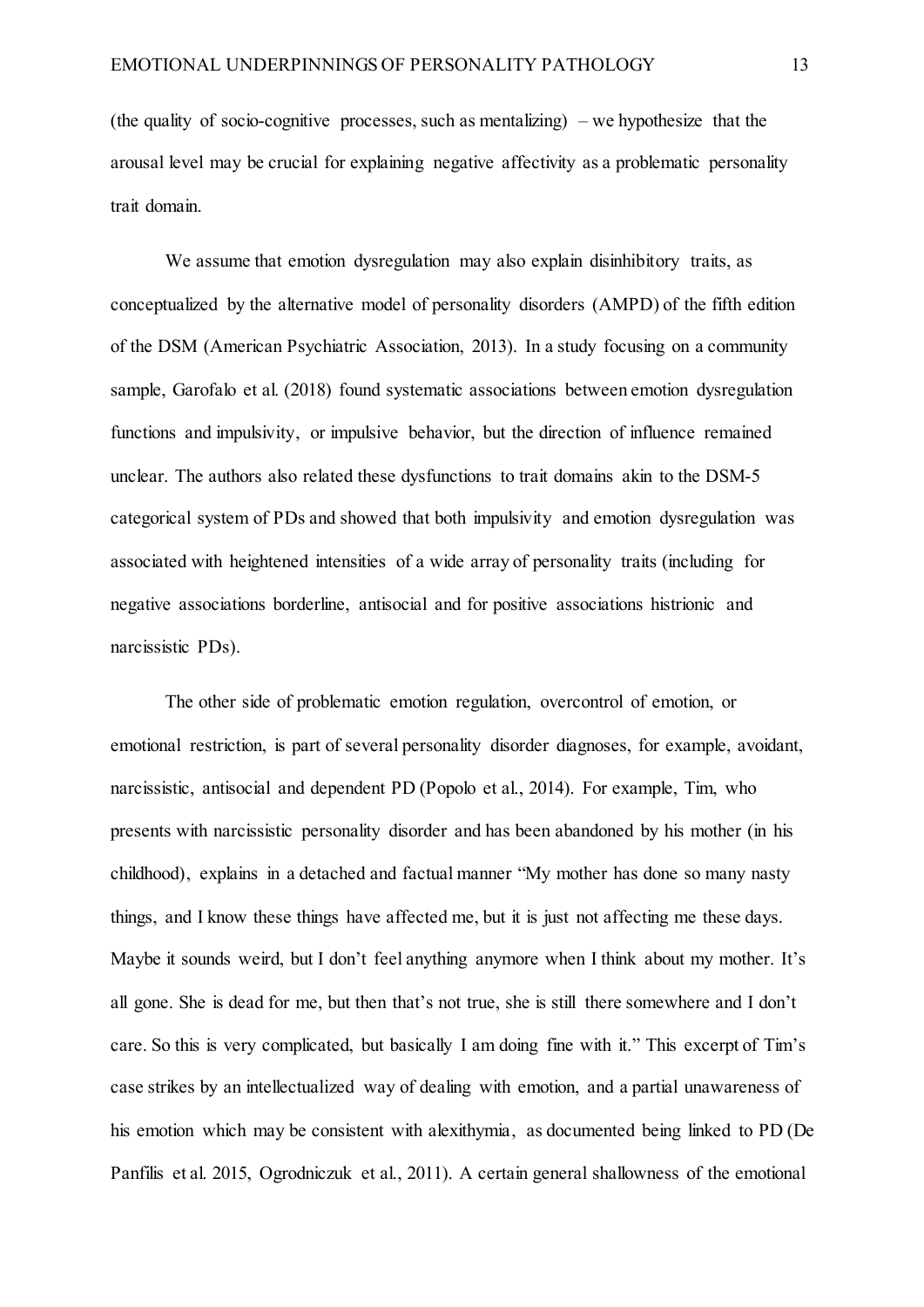processing and distancing of the relevant contents may be observed in these cases, in particular in certain clients with PDs (Kramer & Pascual-Leone, 2018), for example with schizoid or avoidant PD, as well as clients who do not necessarily meet criteria for PDs.

While emotion dysregulation is common in other emotional disorders (e.g., depression, anxiety), we observe that it is its severity that may be indicative of personality pathology. For example, in a meta-analysis on empathy capacities and emotional intelligence in clients with BPD (on 45 original studies), the researchers concluded that both lacking empathy and more intense emotional empathy was associated with significant subjective distress in these patients, possibly contributing to their characteristic interpersonal difficulties (Salgado et al., 2020; see also Zanarini et al., 2007). It is likely that biological predispositions, as well as developmental-environmental factors, interact on a moment-by-moment state level to determine the quality of dysregulation, its severity and chronicity: more research is needed to refine these assumptions.

*Emotional processing characterized by a problematic relational impact.* Difficulties in emotional processing have various interpersonal impacts. Significant others' nonresponsiveness to emotional needs embedded in emotions may lead to the development of chronically painful emotions (which may be called primary maladaptive emotions; see Greenberg & Safran, 1989) and to the interpersonal emotional reactions aimed at others. These (interpersonal) emotional reactions that are responses to underlying primary emotions may be referred to as secondary (e.g., expressed secondary anger to the primary emotion of shame of being rejected) or instrumental, i.e., making others to respond in a particular way (e.g., expressed suicidal hopelessness making the other being responsive and thus preventing feeling the shame of being rejected; Greenberg, & Paivio, 1997). In personality pathology, this may go, for instance, as far as expressing the outward rage in the interpersonal context, in such a manner that compels the other to be responsive, which can be seen as non-productive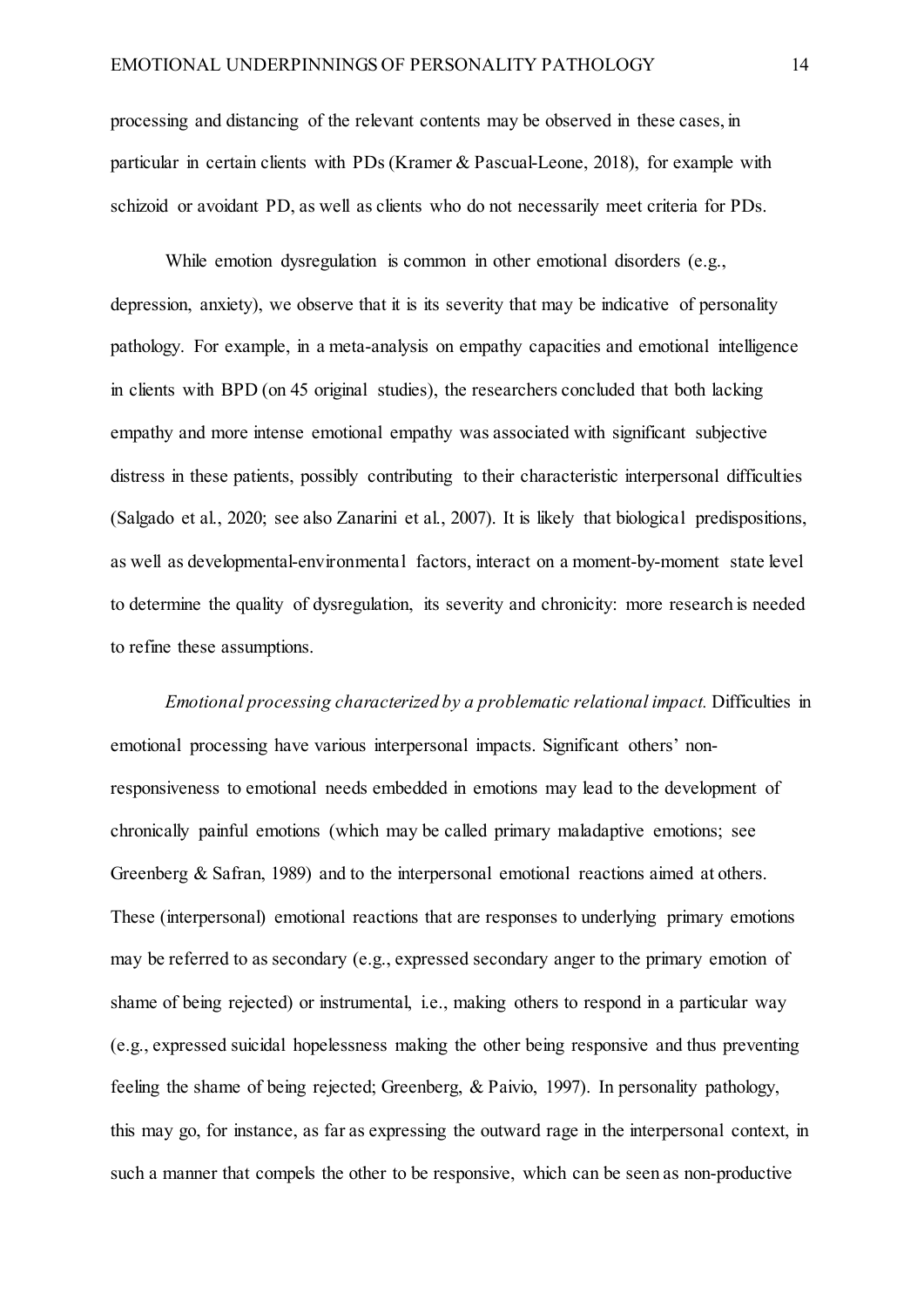attempt of getting the other to see the individual's underlying hurt. While this can be observed clinically, there still remains a dearth of research into the instrumental component of emotion expression and its role in personality pathology. The interpersonal problems observed in clients with personality pathology, including BPD, may be explained by specific emotional processes (Sanislow et al., 2002; Sauer-Zavala et al., 2014; Southward et al., 2018).

The instrumental component of emotional expression is particularly characteristic of many clients with personality pathology. This has led Sachse (2020) to conceptualize instrumental behaviors (including the communication of emotion to others) as central for explaining difficult therapeutic interaction. Instrumental expression of behaviors may be understood as interactional maneuvers, or "games", with specific interpersonal (strategic) aims which remain non-transparent for the interaction partners. This is different from the more primary authentic relating where the client is aware of his/her needs in interaction and is able to express them directly. For example, Maya, a client with BPD expresses anxiety and shame in a session by saying: "I know I should tell my boyfriend that I have slept with his best friend, but I do not dare to do that. I think that if I were to do that, I would fall apart and be back to the clinic. So I need help here. I am definitely unable to tell him and I think someone else should tell him, I am too weak to do it…" This example involves an implicit message sent to the treating therapist that he should intervene and possibly talk to the boyfriend as a messenger of the client.

We assume that, from a personality pathology perspective, that the process of expressing an emotion in an interpersonal context with or without the individual's intention of a particular relational impact may also explain detachment and antagonism trait domains in the AMPD (APA, 2013). In order for detachment (as a personality trait) to be effective on the behavioral level (i.e., the individual manages to distance oneself from the content or the emotion), an individual may need specific *capacities* to use the instrumental component of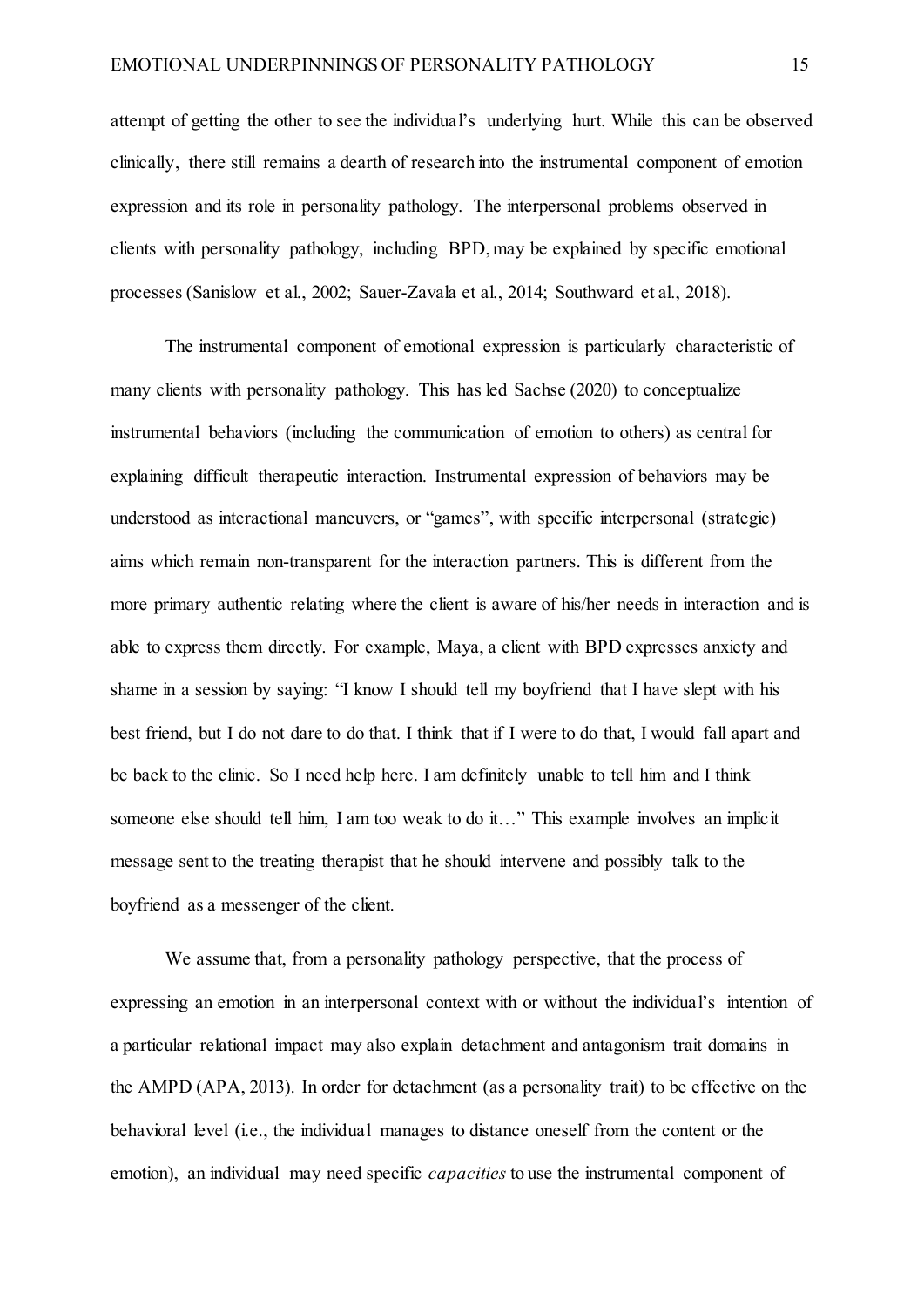expressed emotion in an interpersonal situation. These capacities may involve the skill to have an "external" focus and consider the information coming from the other as overly accurate (rather than being able to listen to oneself, in order to construct a healthy Self). This skill may be translated as enhanced cognitive capacities for empathy, and cognitive theory of mind processing, as found in certain clinical presentations of personality pathology, including narcissistic, anti-social and borderline PDs (Lis et al., 2018). Some experimental research has shown that clients with BPD tend to have better results on tasks requiring cognitive theory of mind processing, for example in tasks involving "mind-reading" or cognitive perspective taking (Fertuck et al., 2009), although the larger evidence remains equivocal on that question (Peterson et al., 2016; Schilling et al., 2012).

While the interpersonal nature of the antagonism trait domain has led theoreticians to conceptualize attachment and interpersonal copy processes (Benjamin, 2003, or more generally interpersonal patterns, Pincus, 2005) as a primary source of dysfunction in personality pathology, from a constructivist perspective these socio-cognitive patterns may represent the synthesis of more primary building blocks consisting of biologically-wired emotion systems interacting with meaning-making processes. In this context, Greenberg (2019) argued that the response (r) to an interpersonal stimulus (such as social rejection) may not only depend on characteristics of the situation (or stimulus s) but more on the interaction between the internal schematic processing and the value (v) of the anticipated emotional response. For example, a female client with personality pathology facing interpersonal rejection will detect "in her body" a conflict or discrepancy between schematic processing (i.e., "I cannot trust relationships" leaving her feeling lonely) and the value (v) of an anticipated, more primary adaptive, emotional response (r; i.e., "I need connection") towards which action will tend (i.e., the anticipated value of the emotional response is fundamentally positive for the individual). Such a conflict may be the basis for her using antagonistic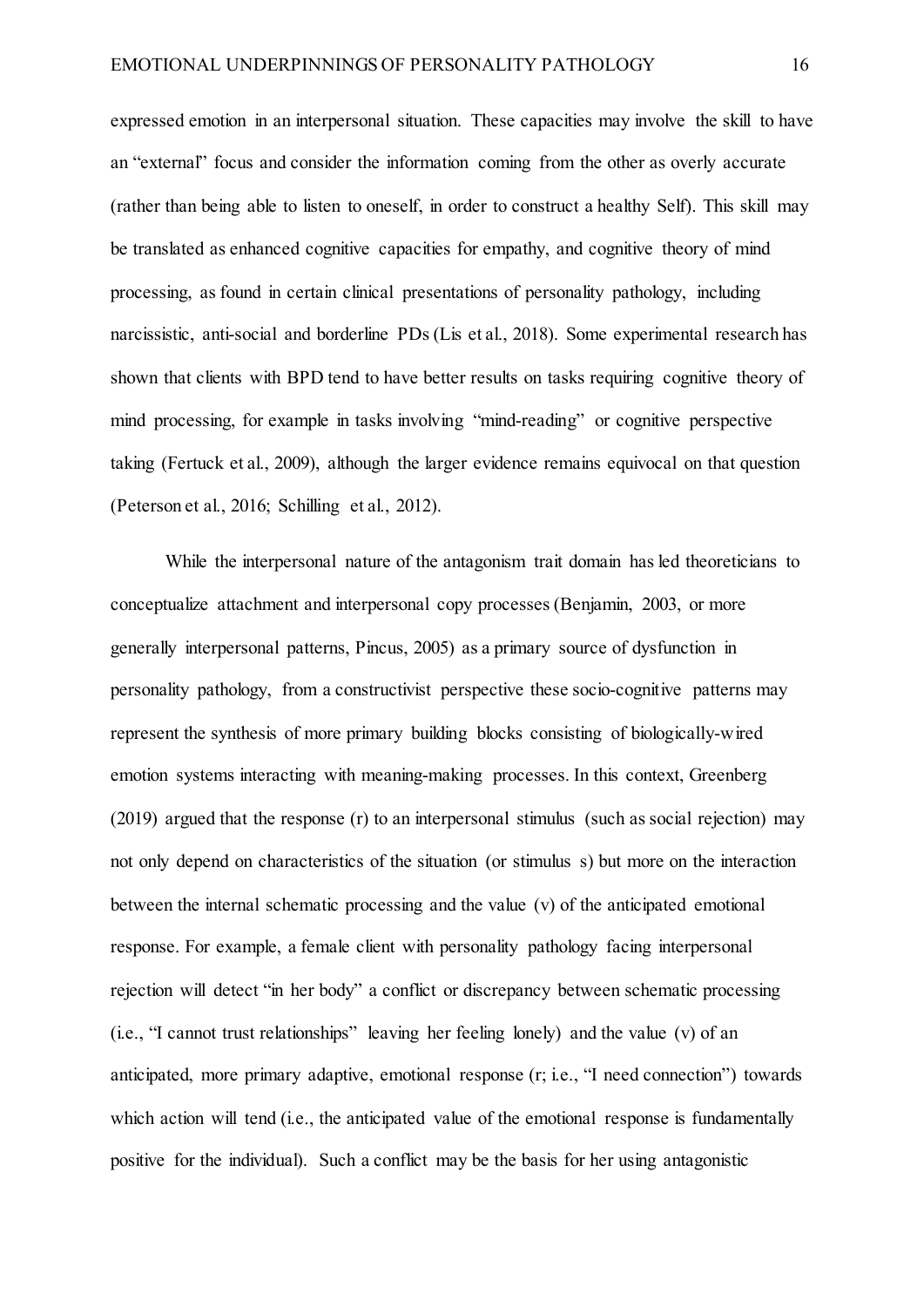strategies in the relationship with the significant other, by expressing hostile criticism towards the attachment figure for example. The interaction goal here may be that the other remains oriented towards her and the means used by the client may seem dysfunctional at first, but may be explained by the underlying emotion dynamics. In this example, the internal emotional dynamics may explain parts of the features related to antagonism in personality pathology. Consistently with this conception, Kramer and Sachse (2013) reported a significant contribution of the intensity of clients' instrumental behaviors (i.e., including emotion expression) to the specific interpersonal problems in BPD, which are akin to antagonistic behavior. In their study, clients' in-session instrumental behaviors also predicted a positive change in affective and interpersonal problems in BPD after treatment. We observe the assumed links between the interpersonal impact of emotion and the different maladaptive traits have high face-value, but more research is needed to test these assumptions.

*Emotional processing characterized by a problematic meaning-making process.* The meaning construction, along with the construction of knowledge about the self and others and the construction of a coherent sense of Self is a process anchored in emotional processing that can be problematic in itself (Kramer & Pascual-Leone, 2018). It may result in bizarre, incoherent, split-off and, at times, full-blown dissociated presentation of the emotional experience and the Self. In these clinical situations, the narrative, the client's identity, or presentation of the Self is not propelled by the authentic emotional experience underneath. The meaning construction is distorted and thus looses the essence of the information it builds on: the adaptive situation-bound process of the immediate bodily experienced emotion. For example, Nick, a client with narcissistic and paranoid personality disorder, an attractive guy in his mid-twenties, consults for difficulties in finding confidence in going back to work after two years of unemployment. He is convinced that his previous employers fired him because they "thought I am gay". Asked about what domain of work he is looking for, Nick explains: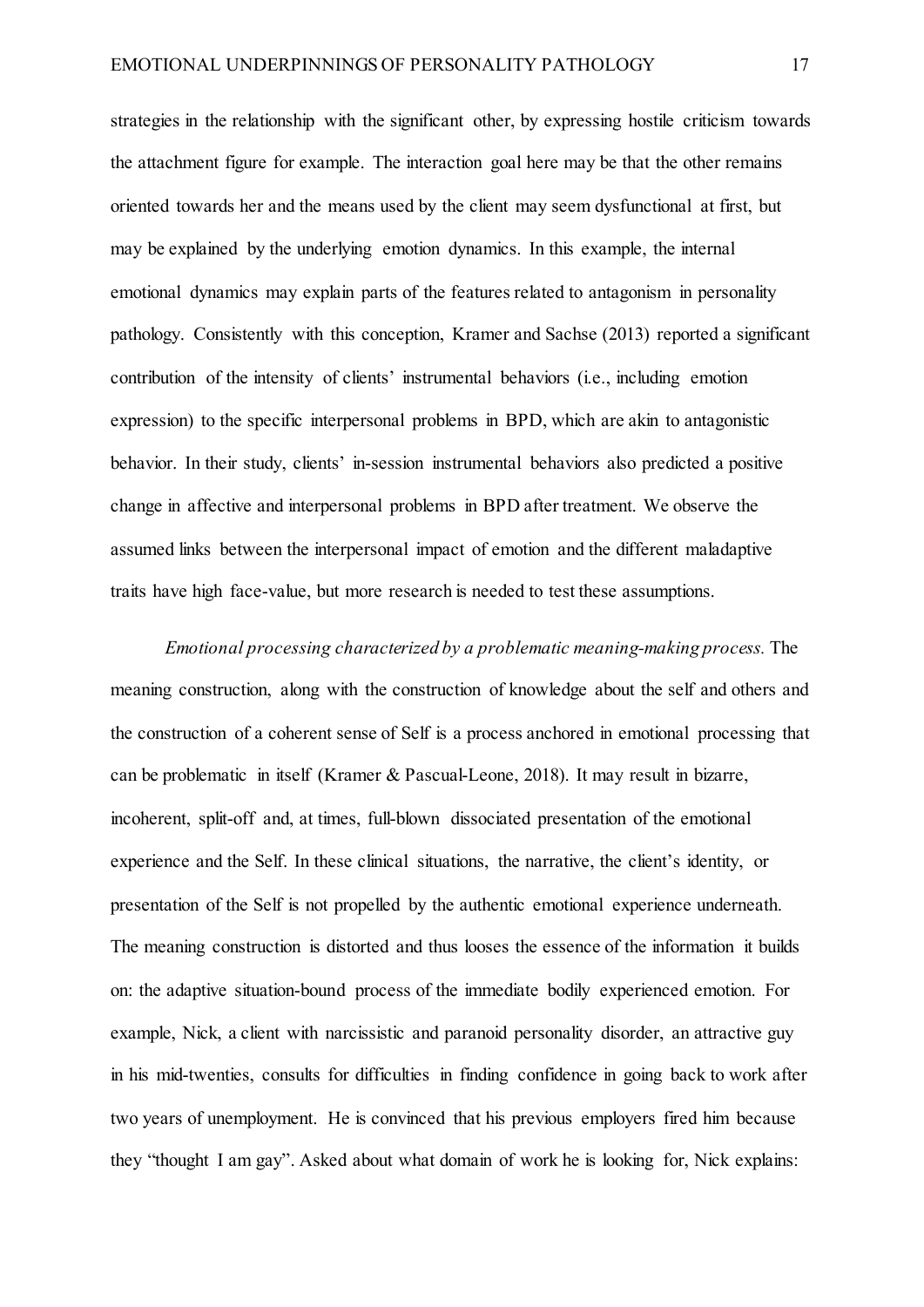"I want to be a callboy. I want to serve strong businesswomen in their high-heels and I want to walk down the red carpet with them. I have an athletic body and a good six pack to do that. Do you know where I can get training?" While the core issue in this case may be shame connected to the lack of professional activity, Nick constructs a parallel narrative that does not represent this core issue of his shameful experience of being unemployed for a long time, but his current narrative is perhaps more part of a world of fantasy. Yet, in this segment he presents it as a potentially real next step and inquires if the therapist can help him with making it happen. We assume that such difficulties in emotion-informed meaning-making contribute to a various number of symptomatic problems in personality pathology, including identity diffusion, psychoticism and antagonism, but no research has studied these specific questions, so far.

# **Changing emotion with emotion in psychotherapy for personality pathology**

We have assumed that three types of emotional processing difficulties – problems with regulation, relational emotional expression and problems in meaning-making anchored in emotional experience – may co-determine maladaptive traits of personality. If this is true – and research should continue to investigate and refine this proposal –, the therapeutic implication is that these three types of emotional processing difficulties should be targeted directly in any effective treatment for personality pathology. Before detailing such transdiagnostic interventions, we refer to how changes in emotional processing may take place in psychotherapy in general, i.e., regardless of the client presentation and regardless of whether it meets criteria for personality pathology. We are drawing here on models developed within emotion-focused therapy (EFT; Greenberg et al., 1993; Greenberg, 2016 – and its later transdiagnostic formulation by Timulak & Keogh, 2019; 2021).

The EFT model assumes that there is a shared emotional vulnerability anchored in loneliness, loss, shame and fear, which gives rise to varied symptomatic presentations (e.g.,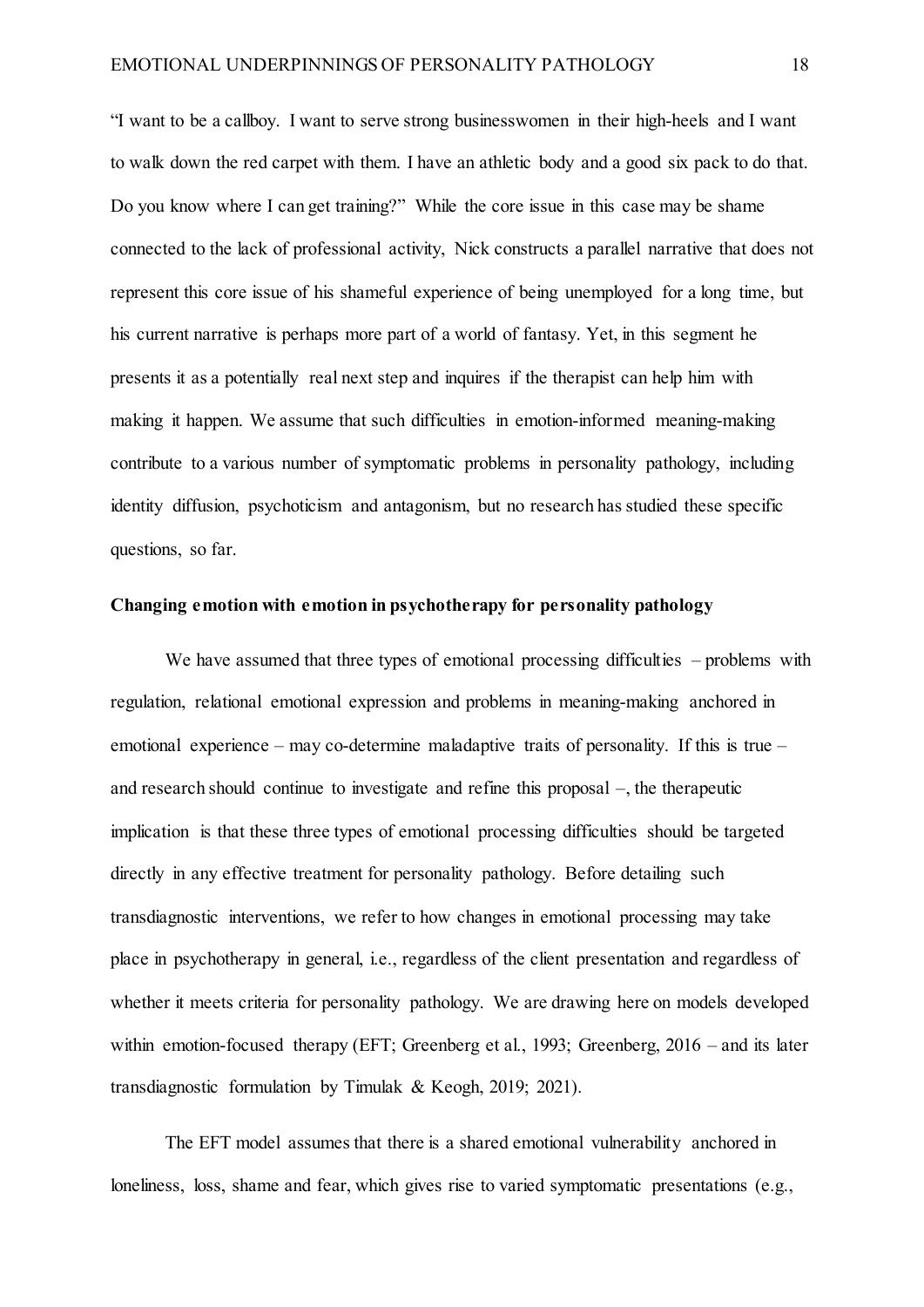low mood, worries, ruminations, self-harming behaviors). Emotion-focused approaches in psychotherapy use the concept of problematic emotion scheme, indicating memory-based structures involving affective, perceptual, cognitive, motivational, and behavioral elements which produce emotional experience (Greenberg, 2015; Pos & Greenberg, 2012; Pos et al., 2019). Greenberg (2016) suggests that the most profound healing in therapy comes from the step-by-step awareness, acceptance and completion of an emotion which may organically lead to a newly constructed emergent synthesis of an emotional experience which undoes and incorporates the initial emotional experience (Pascual-Leone & Greenberg, 2007). It is the client going through that emotion which makes the transformation so powerful.

It is assumed that chronic emotional vulnerability defined by the painful emotional experiences of loneliness, loss, shame and fear (characterized by repeatedly unmet needs for connection, validation and safety) is transformed in therapy by accessing adaptive emotional experiences (i.e., involving the person to respond to unmet needs) such as compassion, grieving and boundary setting anger (see Greenberg, 2015; Pascual-Leone & Greenberg, 2007; Timulak, 2015). It is assumed that this is the core of psychotherapy for any client presentation, including all variants of personality pathology.

The principle of emotion transformation underpins change in schematic memory (Pascual-Leone & Greenberg, 2020). Lane et al. (2015; Lane & Nadel, 2020) propose a tripartite model of memory reconsolidation involving a parallel activation of emotional arousal, episodic memories (i.e., of the original traumatic event) and semantic memories (i.e., schematic representations of the Self in interaction with others) within a specific time window enabling long-term memories to become labile and therefore changeable through therapeutic intervention. The process of reconsolidation of these labile memories will then take several hours (6-12) raising the question of the role of between-session sleep in this process. Since many clients with personality pathology have experienced either a) traumatic memories or b)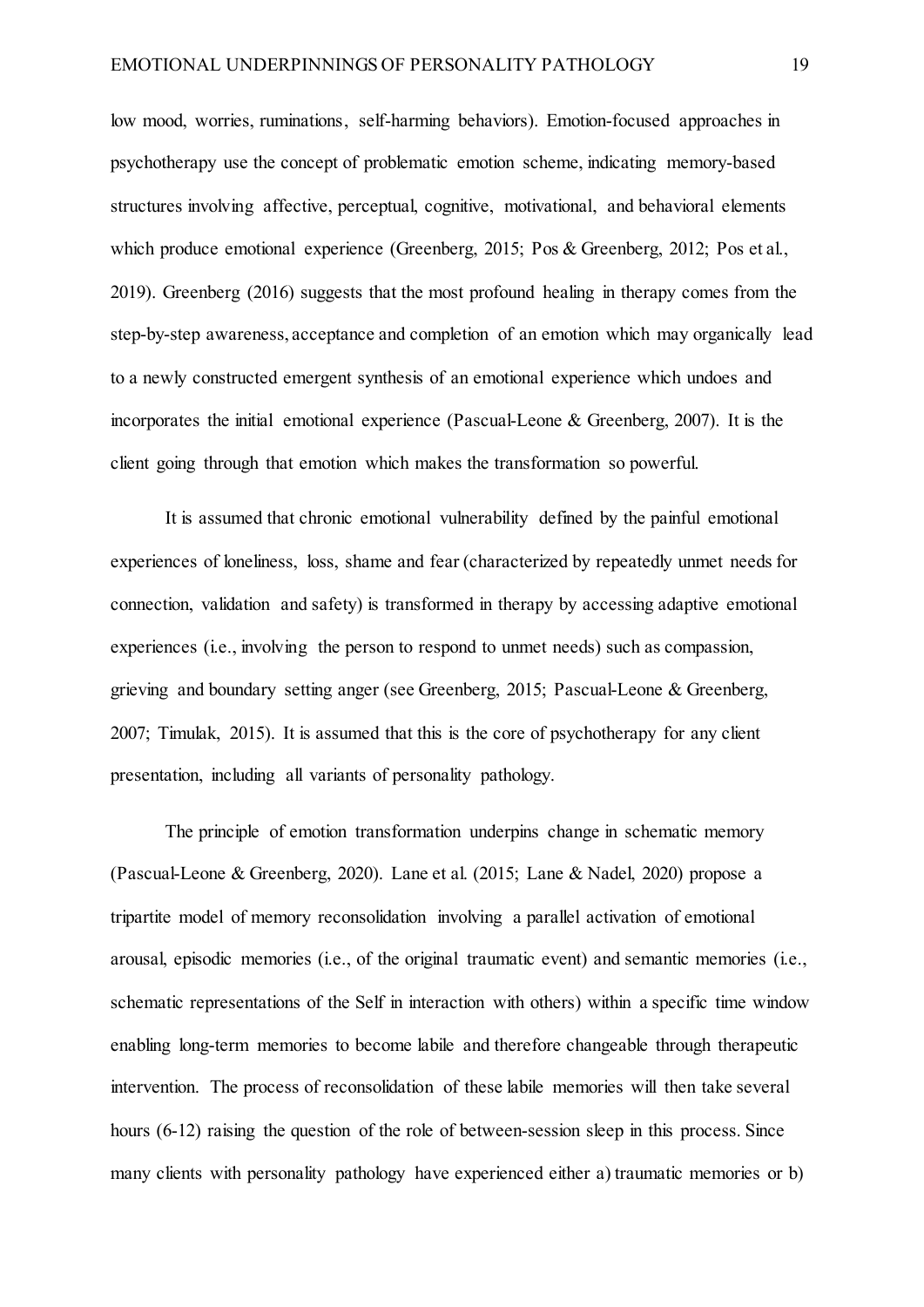difficult social interaction with their attachment figures explaining dysfunctional schematic representations of the Self-being-with-the-other, memory reconsolidation may be a central principle to be fostered in these treatments. An immediate focus on emotion may be a privileged access to make use of this principle.

In emotion-focused approaches, changing emotion with emotion may be fostered by key interventions aiming to heal lingering feelings toward attachment figures, using a specifically adapted empty-chair – emotion-evoking – dialogue focusing on unfinished business (Pos & Greenberg, 2012), as well as other specific work, also using such experientially evoking techniques from Gestalt therapy, on unresolved self-criticism and shame (Pos & Greenberg, 2012). These therapeutic tasks can be understood as major hubs for deep and transformative emotional and memory change in psychotherapy, and may be useful in adapted versions for clients with personality pathology (Pos et al., 2019).

Furthermore, in transdiagnostic emotion-focused approaches, the underlying emotional vulnerability (problematic emotion schemes) and the symptom level difficulties are addressed separately (Timulak & Keogh, 2021). While emotional vulnerability is transformed through the emotional experiences that balance chronic painful feelings (e.g., shame with pride, sadness of loss with love of connection, fear with a sense of empowerment, Greenberg, 2015; Pascual-Leone & Greenberg, 2007; Timulak, 2015), the symptom level difficulties are addressed by highlighting the client agency in the generation of symptoms (e.g., worry, selfharm, suicidal thoughts) and by accessing the impact of those processes (e.g., anxiety and tiredness as a result of worry). For these symptom level difficulties, the therapist then facilitates change in the client in the sense of either letting go of some symptom producing self-treatment and/or of setting boundaries to such processes of problematic self-treatment (Timulak & Keogh, 2021). This binocular focus on a) underlying emotional vulnerability and b) the symptom level difficulties is consistent with wide array of treatments for acute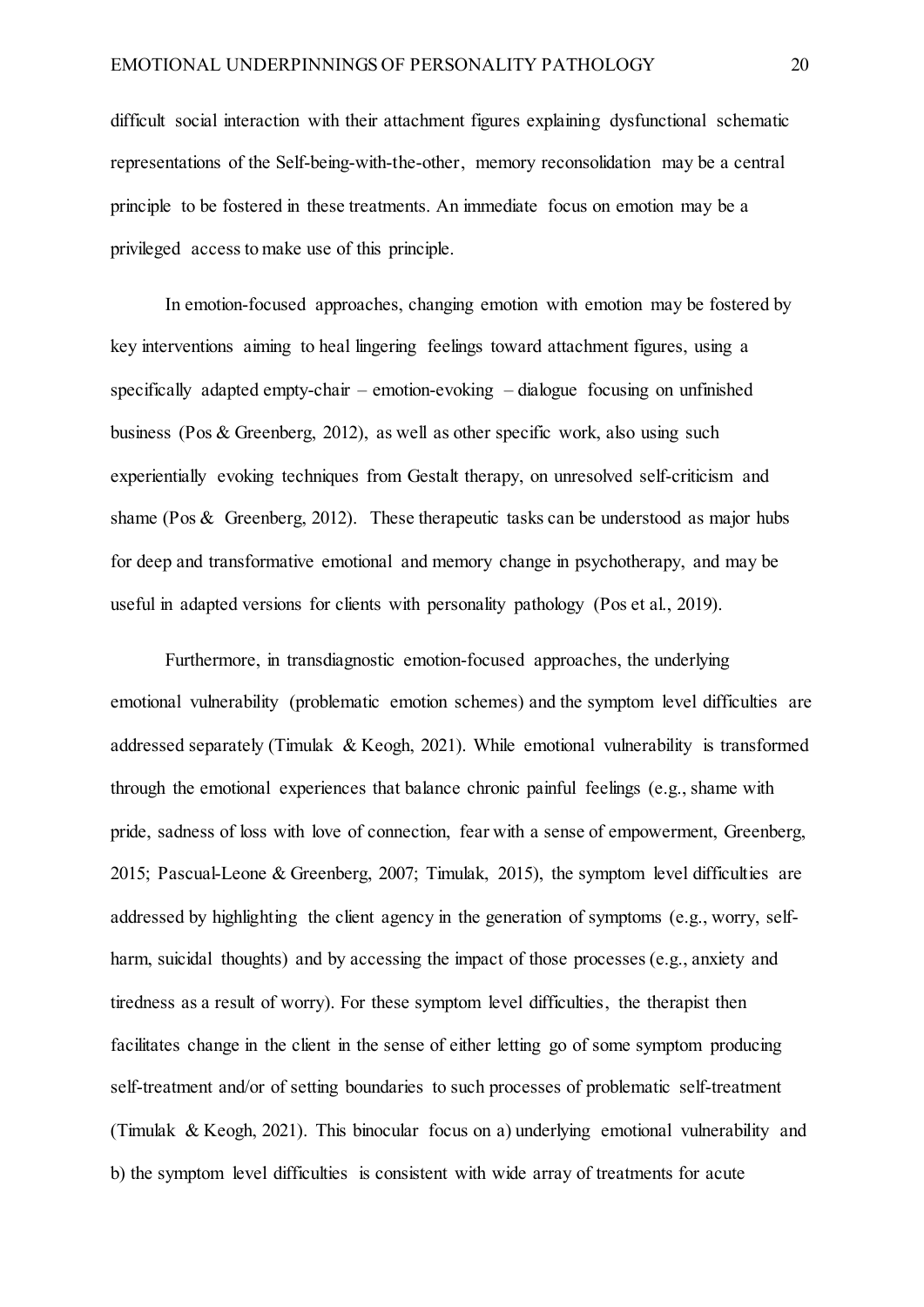symptoms of personality pathology (i.e., for borderline personality disorder this concerns for example self-harm and suicidality; Linehan, 1993; Sauer-Zavala et al., 2014).

We propose that the transdiagnostic work involves core therapeutic strategies targeting the *underlying* explanatory emotional processing difficulties, namely (a) difficulties with emotion regulation, (b) difficulties in the interpersonal impact of emotional processing and (c) difficulties in meaning-making part of emotional processing. While the clinical strategies have been described elsewhere from a general viewpoint, the severity and generality of the emotional difficulties found in those with personality pathology warrant their adaptation. Therefore, we adapted the clinical therapeutic tasks which may be useful in addressing these three emotional processing difficulties in the context of personality pathology.

#### **Addressing under- and over-regulated emotion**

*Task 1: Empathic soothing.* There are several therapeutic tasks addressing the underregulation of emotion. The basic therapeutic option to address under-regulated emotion is an offer of empathic relational soothing in which the therapist puts the client's experience into words while offering a soothing vocal acknowledgment of the difficulty of that experience. Particularly in long-term treatments, the client may internalize the therapist's soothing presence and stability which may contribute to developing a stable and consistent sense of Self, contributing to strengthening one's identity and healing one's attachment injuries.

*Task 2: Breathing*. Another option to address in-session under-regulation of emotion is a regular offer of instructions to breathe, as regular breathing can have a physiologically calming quality on the level of neurophysiological circuits linking the brain stem to the heart activity and the parasympathetic system in general (Porges, 2011).

*Task 3: Clearing a space*. There are two other option to address under-regulation of emotion in session. One is the task of clearing a space (Elliott et al., 2004), in which the client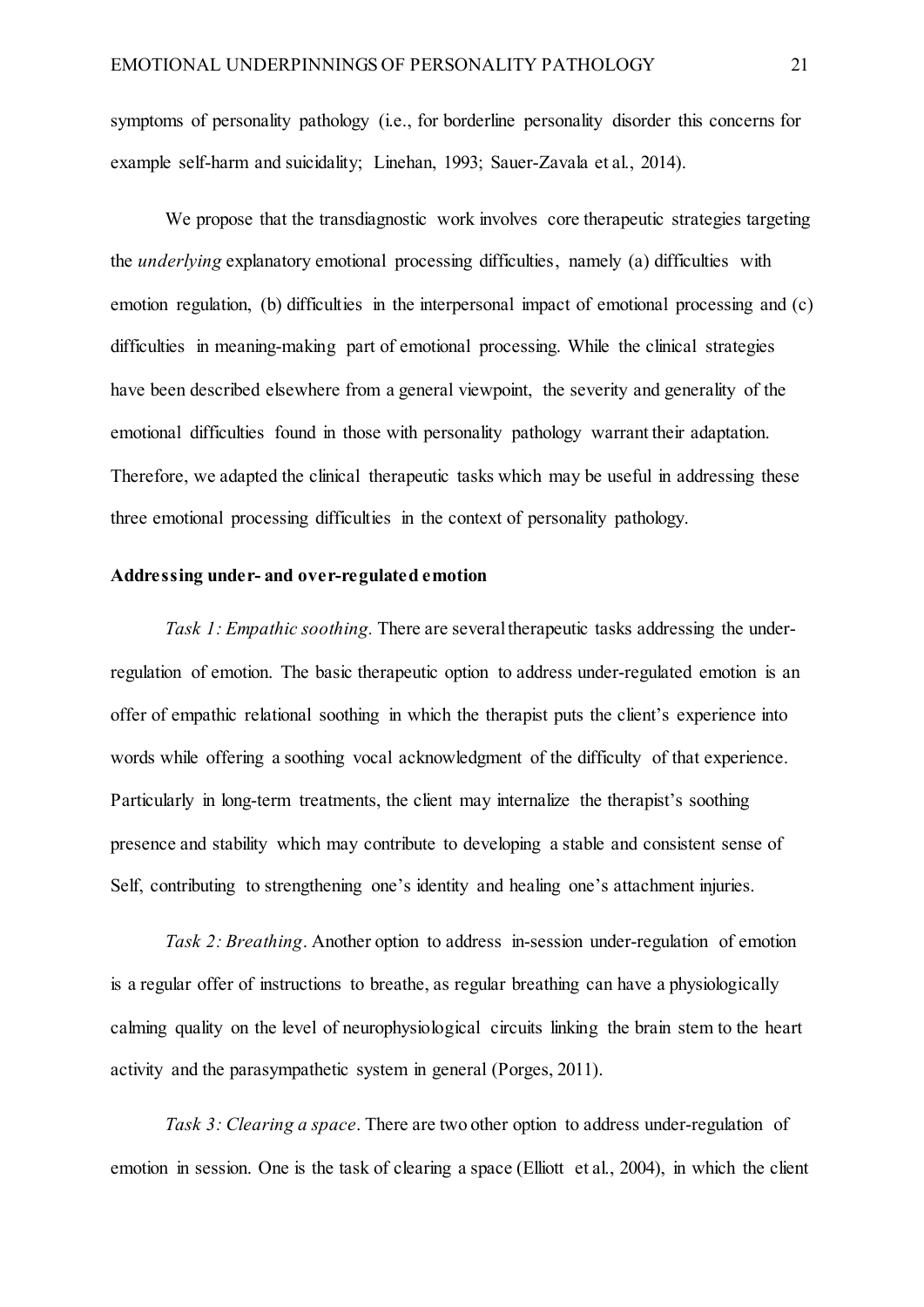is asked to locate a bodily representation of an upsetting feeling, name it in terms of its bodily quality, but also in terms of what it relates to in the client's life, and then is asked to put that physical feeling aside in their imagination. The process is repeated until there is a sense of relief (Elliott et al., 2004). The difficulties in using this task by clients with high severity and generality of emotion under-regulation are common, so the use of this task needs to naturally reflect that and it may take time before the clients learn this task to their benefit. The clients can then use this task on their own, clinical experience has it that many report doing so.

*Task 4: Symptom-level self-soothing*. Another task addressing in-session emotional under-regulation is a symptom-level self-soothing task (see Timulak  $& Keogh, 2021$ ). This needs to be distinguished from a more transformatory self-soothing task used in the context of emotion-focused work healing attachment injuries or resolving self-criticism. In the symptomlevel self-soothing task, the client, who is acutely distressed and overwhelmed in the session, is asked to mention a person that has or had a calming effect on them. The client then enacts the person in an imaginary chair dialogue (the client actually sits in an opposite chair and speaks to the imagined self in the self-chair; Timulak & Keogh,  $2021$ ) following instructions such as: "*So now be your grandma. What would she say or what would she do if she saw you so distressed, let's do it*." The therapist facilitates the enactment of the caring behavior; this enactment of the caring behavior may fill the client with a sense of firmness and steadiness present in the expression of support. The client is then asked to come back to their own chair and see whether they can let in the caring coming from the enacted other. By enacting the calming other, the client learns to generate a new experience in the context of their own emotional dysregulation.

*Task 5: Resolving self-interruptive splits*. Several therapeutic tasks can be used to address in-session over-regulation of emotion. In particular, the self-interruption task (Elliott et al., 2004; Greenberg et al., 1993) can be directly used for a chronic emotional restriction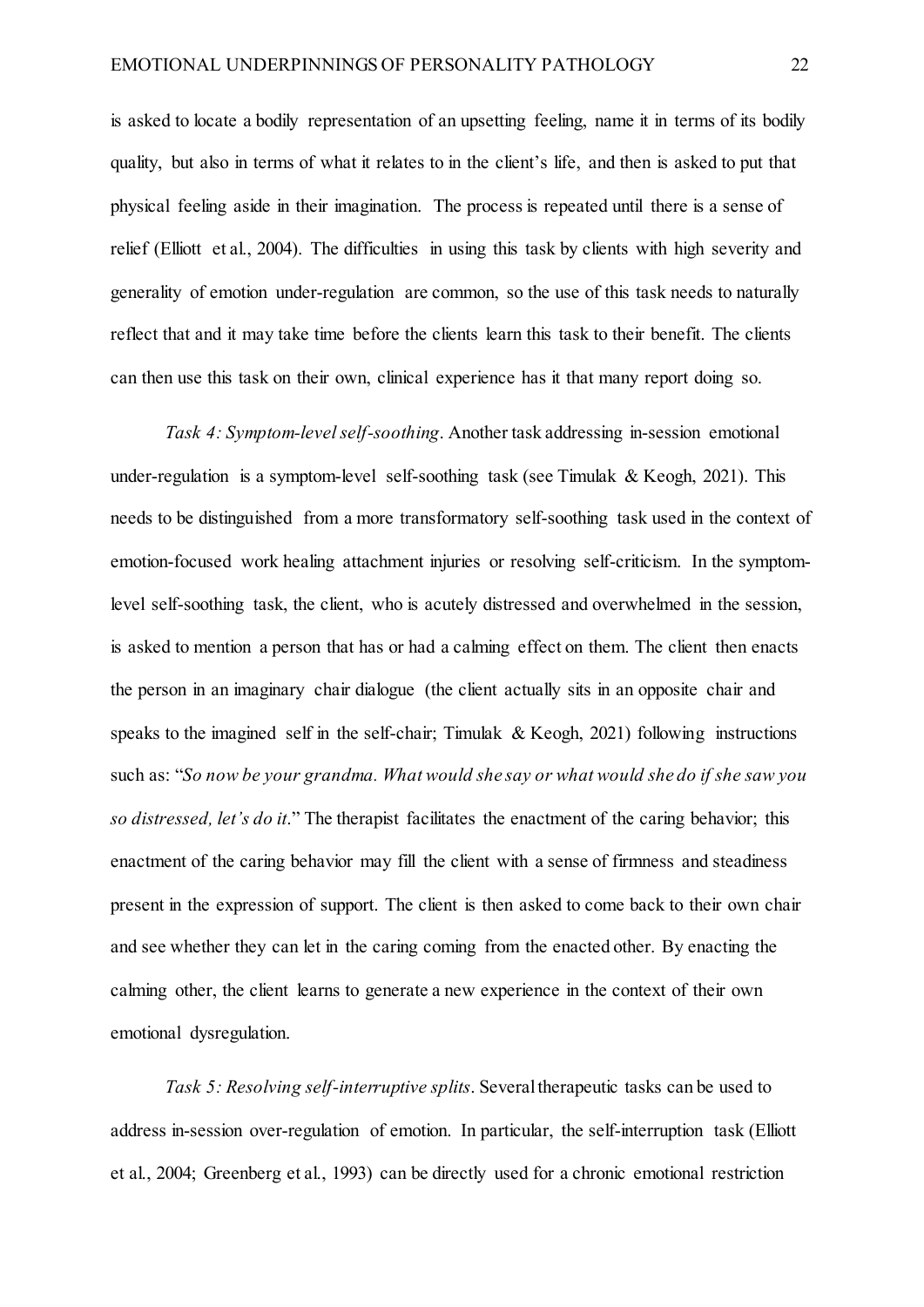and over-regulation present in clients with personality pathology. This task addresses three types of avoidance processes: a) inability to access emotion, b) inability to express emotion and c) avoidance of situations/behavior that could trigger painful emotions (Timulak & Keogh, 2021). In this task, a different form (than in task 4) of experiential two-chair dialogue is used: the client is asked to enact the interrupting process in the interrupter chair, become aware of their function (i.e., to protect the client from painful emotions) and see what impact the interruption has on the self. At this point, the impact this intervention usually has is a sense of constriction, tiredness and tension. The client is then asked to express what he or she needs from the part of the self that produces the interruption (e.g., being freer to feel and express it). The client is then further asked to see from the interrupter's perspective what impact it has on the self and respond to the need for freer emotional experiencing and expression. The probing is done to see whether the client can soften and try to let go of the interruptions. Alternatively, the client is facilitated to set a boundary to the interruptions (from the experiencing chair). This task is traditionally used sparingly in therapy, though it may become a major therapeutic task for individuals with personality pathology, such as avoidant personality disorder.

Finally, one needs to remember that the progress in the transformation of the underlying emotional vulnerability (anchored in a chronic sense of loneliness/loss, shame, and/or fear) on its own indirectly helps the client to develop a capacity for optimal levels of emotional arousal, known to predict a good psychotherapy outcome (Carryer & Greenberg, 2010). If the experienced core vulnerability (e.g., I am unlovable) is balanced by fresh experiences of compassion (e.g., I feel loved) and healthy anger (e.g., I deserve love), the core vulnerability is less destabilizing in terms of the client being able to stay with these types of experiences without falling into secondary despair, rage, or an unarticulated distress, thus contributing to consistent and lasting change.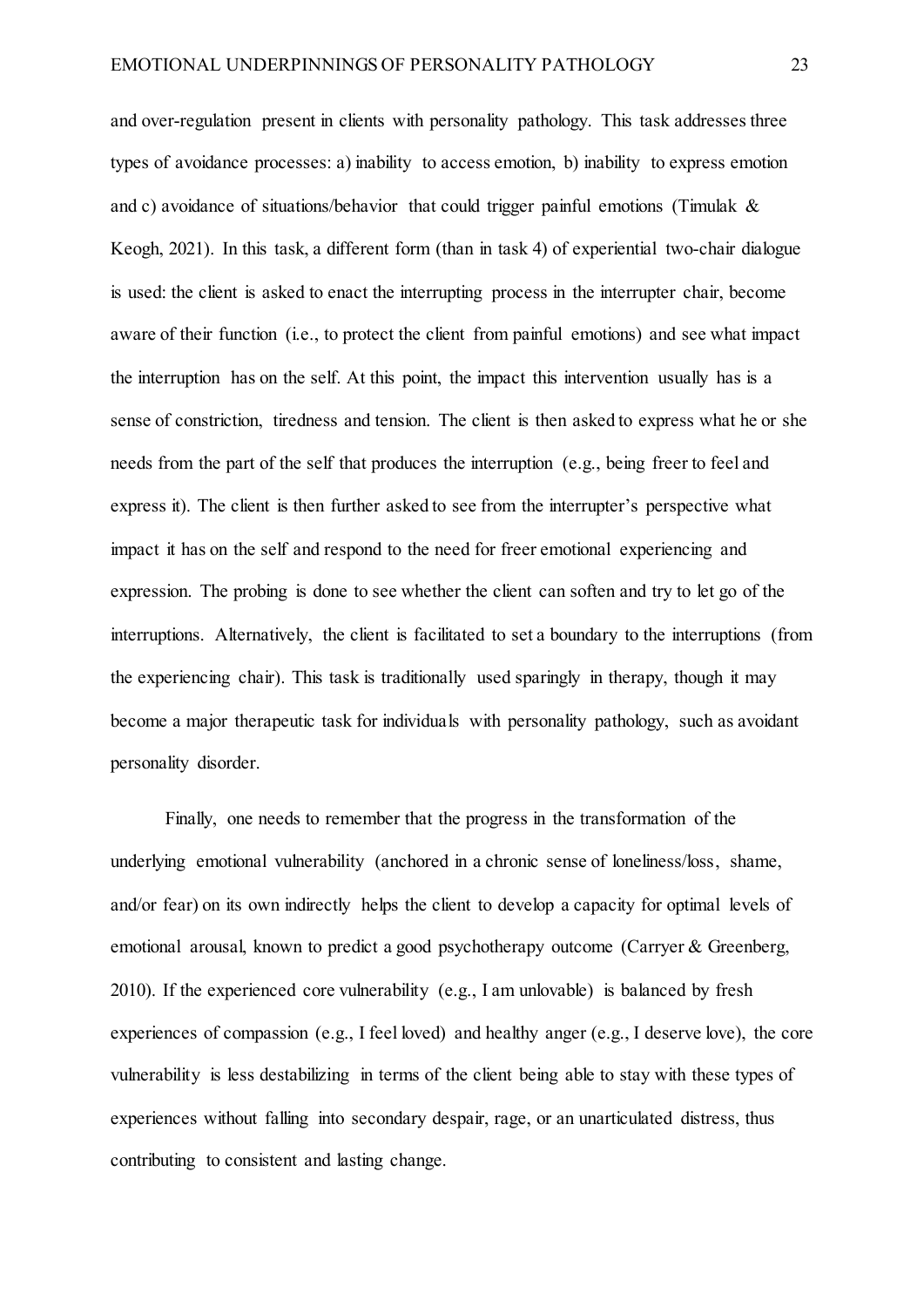#### **Addressing the relational impact of problematic emotional processing**

*Task 6: Therapist offering a compassionate and validating presence.* A problematic relational impact may involve the client presenting with an external focus (focused on the relationship perceived as unstable or untrustworthy), rather than an internal focus on their inner experience. Facing this problem, a therapist who is patient and aware of the client's inner emotional vulnerability can offer a presence that very much acknowledges the client's unmet emotional needs, thus reorients the client's attention inward. In the context of EFT (Timulak & Keogh, 2021), a compassionate presence is essential: it is the offer of which the therapist responds to the client's emotional pain. In addition, the therapist offers an explicit validation of the client's deservingness of having their needs met. Of note, this compassionate presence is marked by the therapist genuine interest of truly getting to know what is going on within the client – which assumes from the get-go a not-knowing-stance described in several treatments for personality pathology (e.g., Bateman et al., 2013). Task 6 may typically be seen as "following the client " task, which may be complemented by other more activating tasks (those which are "leading" the way to some extent), such as experiential chair-work, that promotes healthy and deep emotional processing by invoking, what psychodynamic approaches refer to as partially forgotten, repressed or split-off representations of Self and Others, in order to promote deep healing.

*Task 7: Resolving alliance ruptures*. The client's relational dealing with their painful emotional experiences may not be conducive to optimal interactions that would provide a response to their emotional experiences and embedded needs that they would hope to have met. The interpersonal impact of the client's efforts to process their painful emotional experiences may also show in the clients with personality pathology who may be more prone to feel un-responded to by the therapist. This may give a rise to therapeutic ruptures (Safran & Muran, 2000) for which there are several suggestions of how to work with them (e.g., Elliott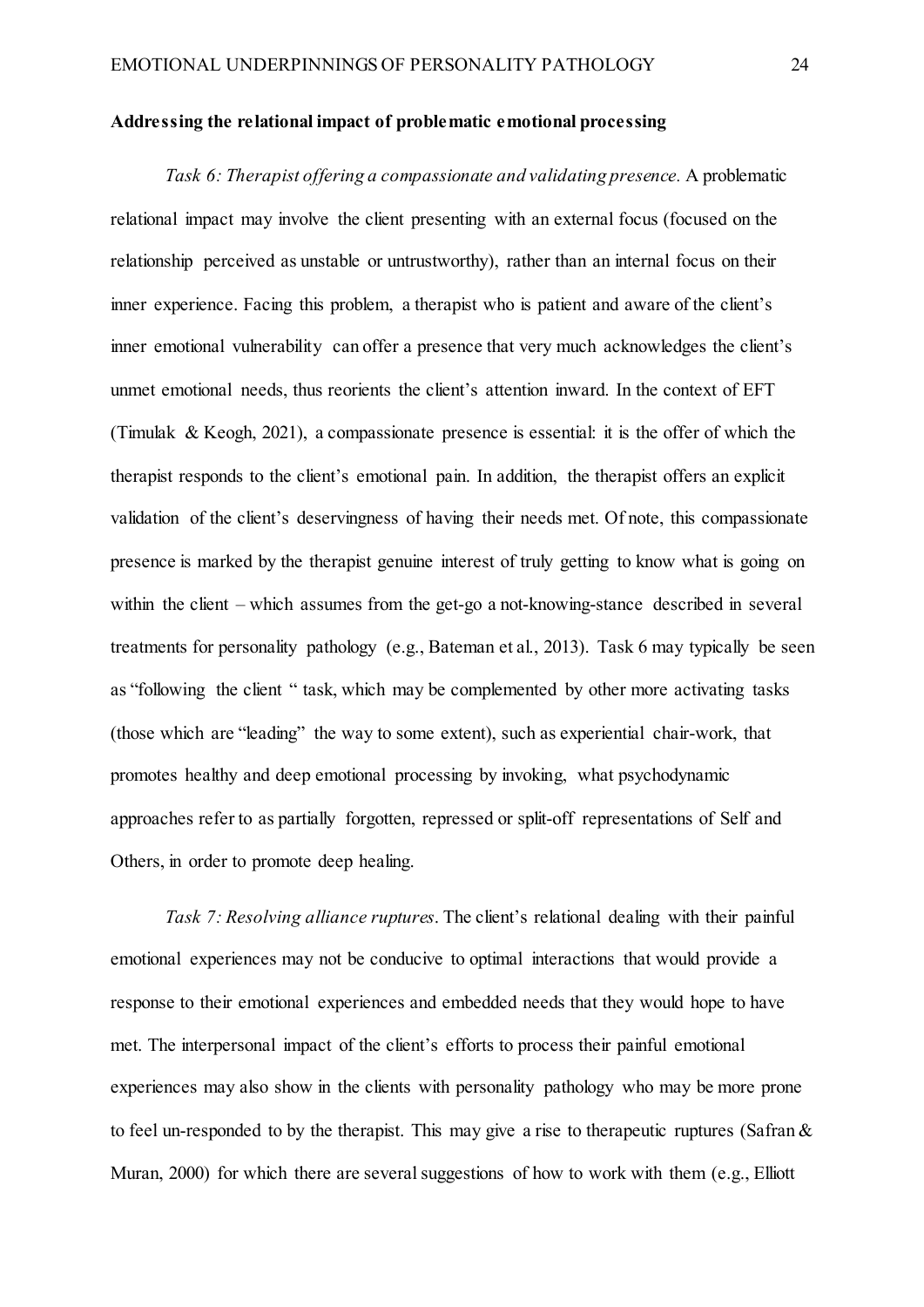et al., 2004; Elliott & Macdonald, 2020). In the center of this effort is the therapist's effort on focusing on the underlying emotional vulnerability of the client that is likely at the center of any hurt the client may experience in the therapeutic relationship. The therapist here owns his/her contribution to the experienced hurt and allows the client to reveal the hurt and then the therapist validates the experience.

*Task 8: Focusing on underlying pain when the therapist feels his/her boundaries are challenged.* At times, the therapeutic interaction may involve a possible instrumental emotional expression targeting the therapist. Here, it is advised the therapist stays focused on the client's underlying emotional vulnerability, while acknowledging the expression, but also sharing the impact of this expression on the therapist (Timulak & Keogh, 2021). Similarly to couple's therapy (Greenberg & Goldman, 2008; Pos & Greenberg, 2012), the therapist perceives the client's underlying emotional vulnerability, experiences the relational impact that the vulnerability may elicit in the interaction partner (here the therapist), but does not engage in this problematic interactional cycle. Instead, the therapist aims to break this potential cycle by an authentic relational engagement with the client that may include a personal disclosure of how the therapist's vulnerability may be activated by the client's emotional expression and behavior (Timulak & Keogh, 2021).

*Task 9: Empathic exploration of interpersonal impacts*. The relational impact of the client's emotional processing on others is also systematically teased out in the empathic exploration task, which, although primarily focused on the client's perceptions and internal experiences, also involves the client's perceptions of the others' actions and intentions. The therapist actively contributes here, and together with the client, collaboratively explores the client's interactional experiences. Furthermore, the therapist's empathic exploration is also happening within the imaginary empty-chair dialogues with significant others, in which the client is asked in initial stages to enact the perceived behavior of the other. The therapist here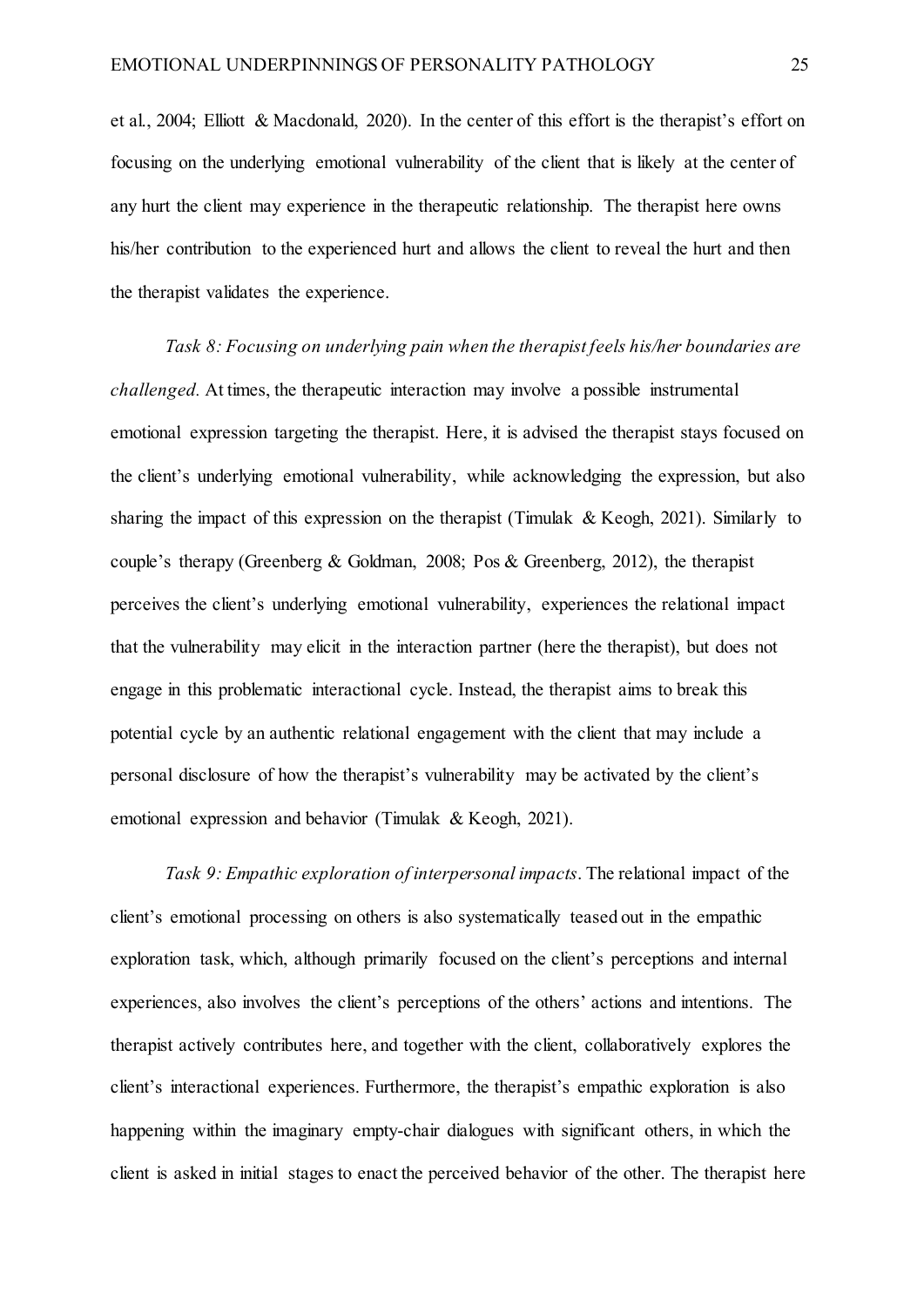tries to facilitate the client's perceptions of the others' actions as well as their likely intentions or motivations (Timulak & Keogh, 2021). This increases the client's interpersonal awareness and its interplay with processing painful emotional experiences. The therapist's emotionalinterpersonal expertise here plays an important role as the therapist co-constructs with the client a representation of the client's emotional experience, including its interpersonal connotations. The therapist can freely explore and tentatively offer their own perspectives on the client's emotional experience in the significant interpersonal interactions and the client's perceptions of others in them.

The work on the relational impacts of the client's emotional processing may be much more central in clients with personality pathology than for clients with other difficulties. One must not forget though that the main therapeutic work on transforming the client's underlying emotional vulnerability has a direct impact on the client's emotional processing and its interpersonal and relational implications as well. The imaginary interpersonal dialogues, orchestrated by the therapist, in which the client feels acknowledged, responded to, cared for, validated and in which the client stands up for their own needs go a long way towards the client being comfortable and themselves in interactions with others outside of therapy. They thus contribute to a smoother interpersonal functioning, contributing further to processing potentially difficult emotional experiences.

#### **Addressing problematic emotion-informed meaning-making processes**

*Task 10: Creating a coherent narrative.* Addressing difficult meaning-making processing may be done by fostering more integrated narratives in the session. Emotionfocused therapy puts an emphasis on a coherent meaning-making firmly anchored in the emotional experience. This includes processes referred to in the previous section, in which the emotional experiences of relational interactions are captured in a symbolization that fits the felt experience in a way that is not only congruent for the client, but also informs the client's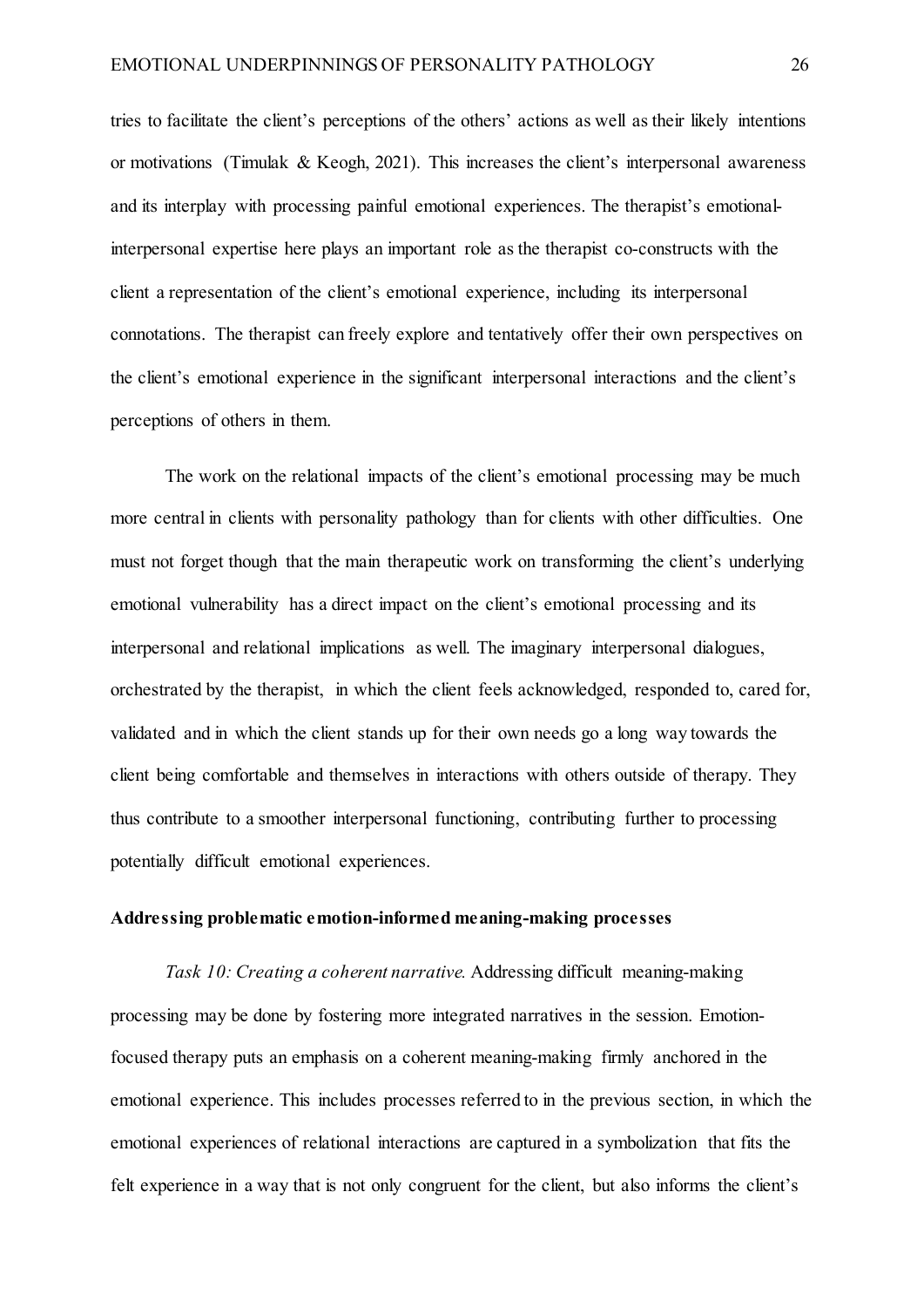coherent being in the world, including the client's interactions with others (Greenberg, & Angus, 2003). The therapist thus engages in a sophisticated articulation of the client's emotional experience of the client's (largely interpersonal) functioning in the world. The narratives of the client's emotional experience that are difficult to live by in their everyday life or which are difficult to follow for the therapist are re-constructed in a way that not only accommodate the complexity of the client's emotional experiencing but also allow for the client's fruitful engagement in their life, particularly in the client's relational functioning. The therapist here uses his/her expertise in navigating the socio-cognitive emotional world of the client in co-constructing the narrative that allows for the emotional processing of the client and the client's being in the world that is informed by it. The patience of the therapist and a repeated focus on a coherent and sophisticated, emotion-informed, representation of the client's experience may be fundamental for clients with personality pathology.

#### **Conclusions**

The domain of personality pathology moves towards a dimensional and transdiagnostic conception (Clark et al., 2017; Herpertz et al., 2017), however, the conception of psychotherapy for personality pathology remains often anchored in categorical classifications. A truly research-informed (Clark et al., 2017) and transdiagnostic (Caspi et al., 2014; Ruggero et al., 2019; Widiger et al., 2018) conception of personality pathology that ought to be helpful for therapeutic work should take into account emotional underpinnings of personality and its dysfunction. In the present theoretical article, we synthesized knowledge about the core emotional underpinnings co-determining personality pathology from a transdiagnostic perspective. Adopting a constructivist approach to emotion as a goal-oriented system marked by the interaction between pre-wired neurobiological functions and idiosyncratic meaning making processes, we argued that personality pathology may be explained by three types of problematic emotional processing and we summarized the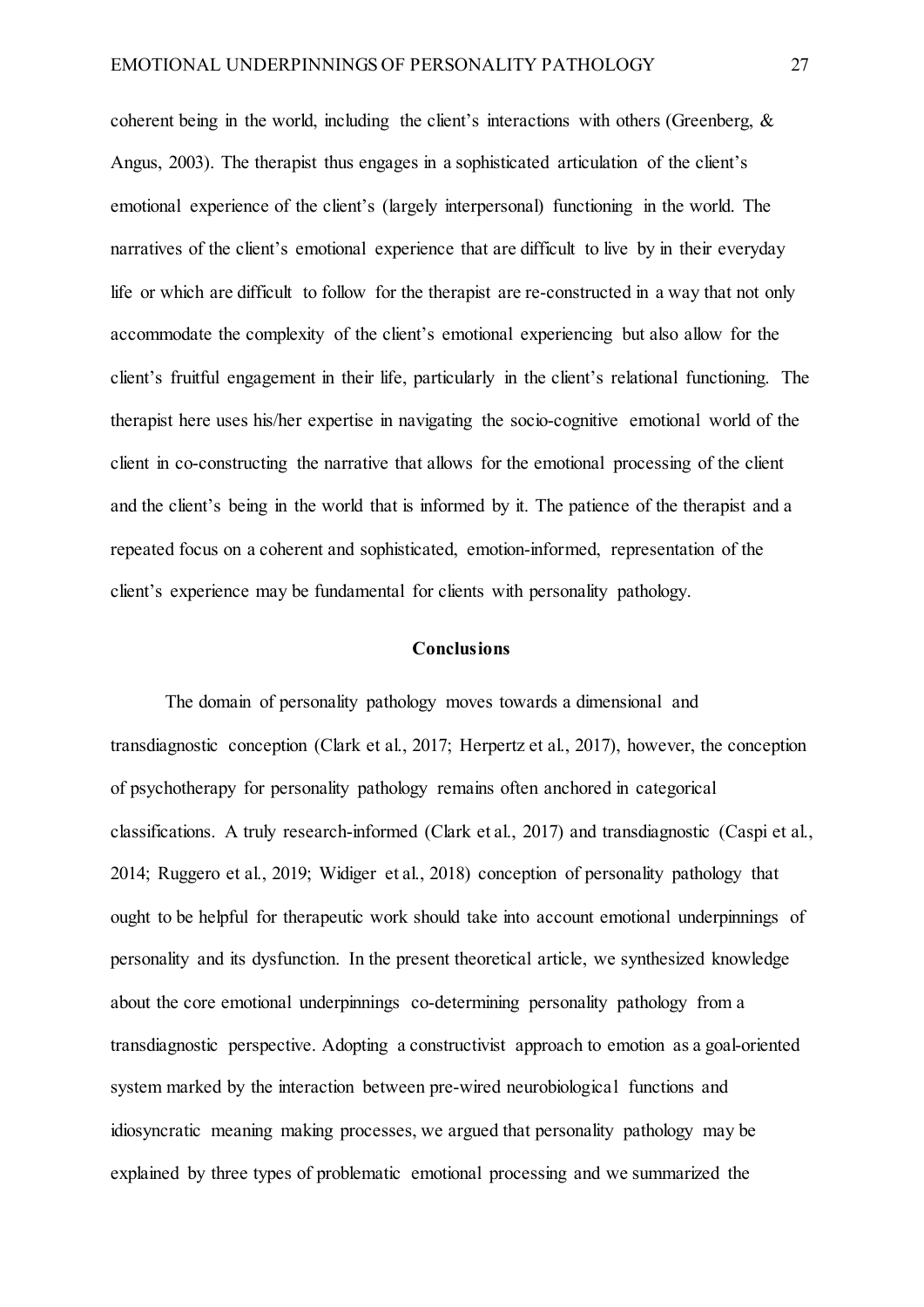empirical evidence supporting that. It remains unclear to what extent these three functions are independent from each other or they overlap; research should address this question. In our review, we suggest a three-factor structure composing the more general construct of emotional processing. While our conception is process-based and situation-bound to explain change over time (Kramer et al., 2020), it may be necessary to demonstrate this factor structure in conjunction with the Alternative Model of DSM-5 for Personality Disorders (American Psychiatric Association, 2013). The clusters and associations with personality pathology outlined here have face-value and are intuitively compelling, but no evidence has been put forward about a latent structure of personality pathology that is consistent with the present model. Relatedly, the heterogeneity of personality pathology may impose of our review a high level of generality, and lacking specificity (to specific disorders), which may prove to be a limitation of our review. Also, the aim of the present elaboration was to adopt a perspective on emotional processing as potential explanatory concept of dysfunction in personality pathology. We were unable to fully address other explanatory concepts of interest (i.e., socio-cognitive processes, attachment, identity, and interpersonal, mentalizing and cognitive processes), in addition to complementary emotional processes left partially unaddressed in the current review (i.e., emotion awareness and labeling, appraisal processes, motivational components); more comprehensive theoretical work may be needed. Should the centrality of emotional processing in personality pathology be confirmed in research, psychotherapy may have to directly address emotion as a synthesis of neurobiologically prewired and idiosyncratic meaning-making processes.

While several psychotherapy models discuss emotional processing as major hub leading to change (Castonguay et al., 2018; Peluso et al., 2018), tasks from transdiagnostic emotion-focused therapy may be useful to incorporate in evidence-based treatments for personality pathology. Ten specific therapeutic tasks, we outlined here, may foster these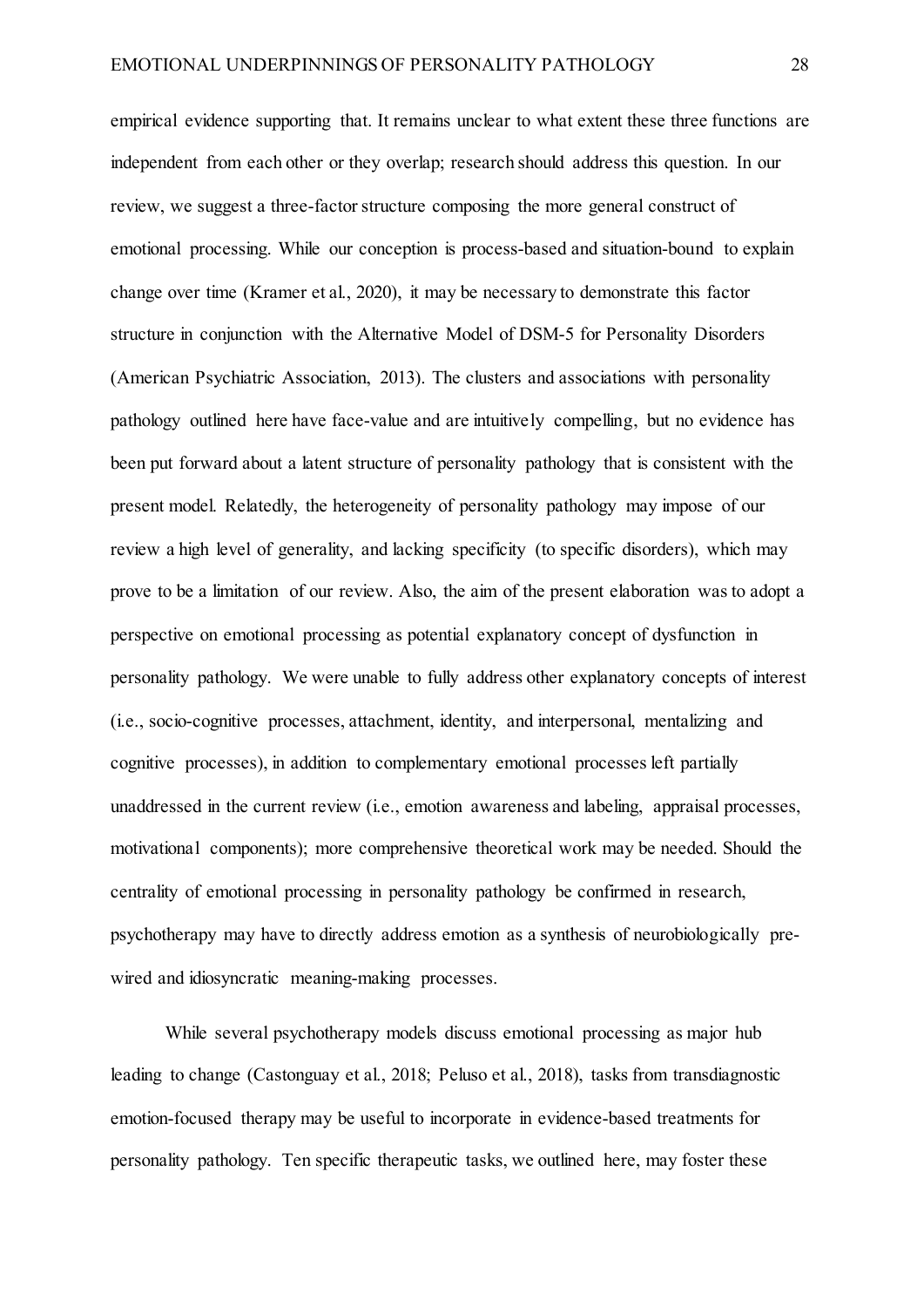productive processes directly. So far, the empirical evidence for such a direct focus on emotion in personality pathology remains limited, to our knowledge, no studies have tested whether an immediate focus on emotion in the way outlined in treatments for personality pathology presents an outcome advantage. Yet, the current article concludes that personality pathology may be significantly explained by specific emotional processing difficulties, and in addition that transformation of schematic emotional and memory processes are potentially strong mechanisms of change in psychotherapy, including for personality pathology.

# **References**

Allport, G. W. (1937). *Personality: A psychological interpretation*. Oxford: Holt.

- American Psychiatric Association (2013). *Diagnostic and Statistical Manual of Mental Disorders – 5*. Washington, D. C.: Author.
- Barlow, D. H., Farchione, T. J., Sauer-Zavala, S., Latin, H., Ellard, K. K., Bullis, J. Et al. (2017). *Unified protocol for transdiagnostic treatment of emotional disorders.* New York: Oxford University Press.
- Bateman, A., & Fonagy, P. (2013). Mentalization-based treatment. *Psychoanalytic Inquiry, 33*(6), 595-613. https://doi.10.1080/07351690.2013.835170
- Benjamin, L. S. (2003). *Interpersonal Diagnosis and Treatment of personality disorders. Second edition*. New York: Guilford Press.
- Berthoud, L., Pascual-Leone, A., Caspar, F., Tissot, H., Keller, S., Rohde, K. B., de Roten, Y., Despland, J.-N., & Kramer, U. (2017). Leaving distress behind: a randomized controlled study on change in emotional processing in borderline personality disorder. *Psychiatry: Interpersonal and Biological Processes, 80, 139-154. doi:* 10.1080/00332747.2016.1220230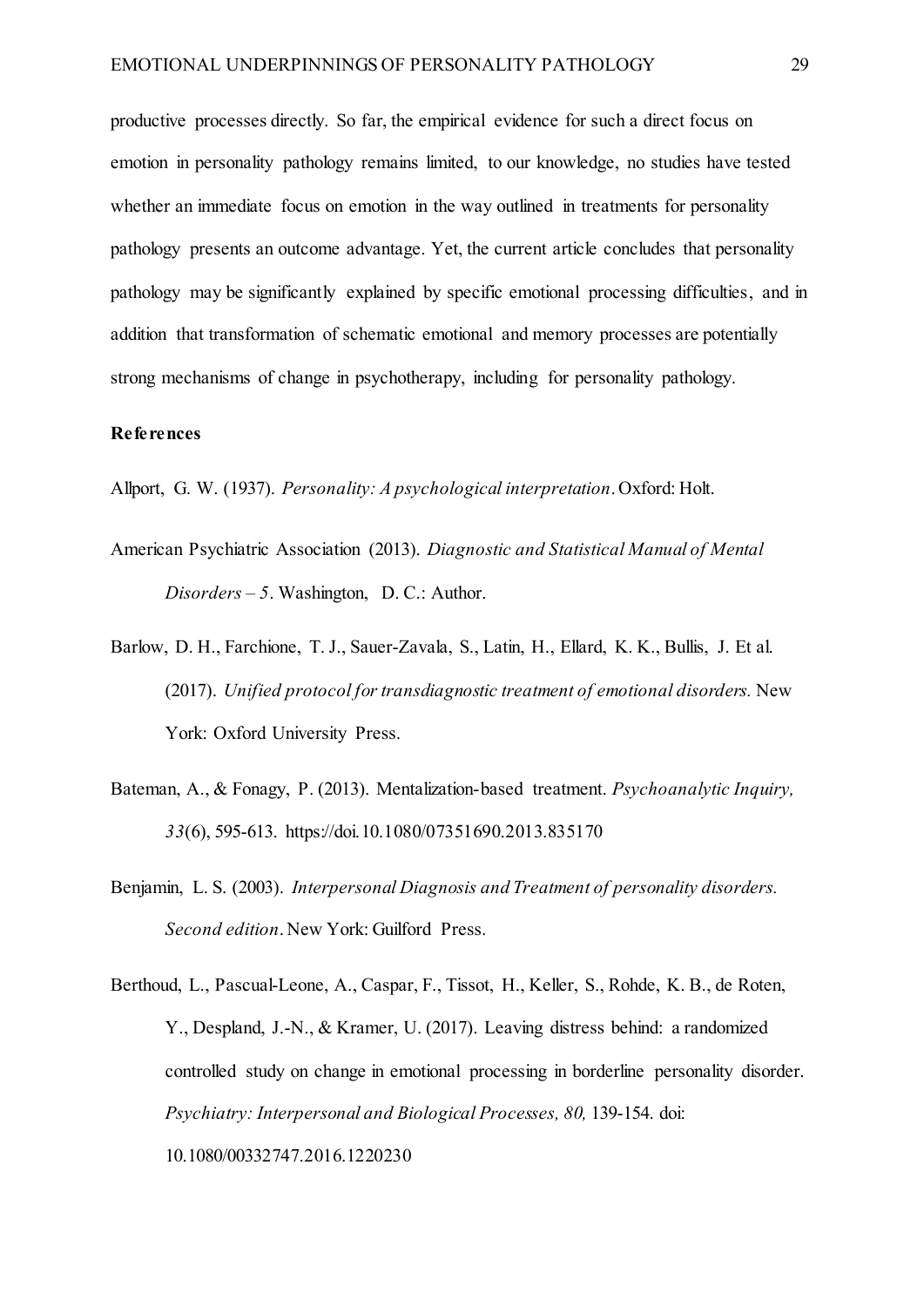- Bender, D. S. (2018). The P-factor and what it means to be human: Commentary on criterion A of the AMDP in HiTOP. *Journal of Personality Assessment, 101*(4). 356-359. Doi: 10.1080/00223891.2018.1492928
- Bertsch, K., Koenigsberg, H., Niedtfeld, I., & Schmahl, C. (2018). Emotion regulation. In C. Schmahl, K. Luan Phan, Friedel, R. O., & Siever, L. J. (Eds.), *Neurobiology of personality disorders* (pp. 133-156). New York: Oxford University Press.
- Carpenter, R. W., & Trull, T. J. (2013). Components of emotion dysregulation in borderline personality disorder: A review. *Current Psychiatry Reports, 15,* 335. Doi: 10.1007/s11920-012-0335-2
- Carryer, J. R., & Greenberg, L. S. (2010). Optimal levels of emotional arousal in experiential therapy for depression. *Journal of Consulting and Clinical Psychology, 78*(2), 190- 199.
- Caspi, A., Houts, R. M., Belsky, D. W., Goldman-Mellor, S. J., Harrington, H. Israel, S., Meier, M. H., Ramrakha, S., Shalev, I., Poulton, R., & Moffitt, T. E. (2014). The p factor: One general psychopathology factor in the structure of psychiatric disorders? *Clinical Psychological Science, 2*(2), 119-137. Doi: 1177/2167702613497473
- Caspi, A., & Moffitt, T. E. (2018). All for one and one for all: Mental disorders in one dimension. *American Journal of Psychiatry, 175(9)*, 831-844.
- Castonguay, L. G., Constantino, M. J., & Beutler, L. E. (2019)(Eds.). *Principles of Change: How psychotherapists implement research in practice*. New York: Oxford University Press.
- Clark, L. A., Cuthbert, B., Lewis-Fernandez, R., Narrow, W. E., & Reed, G. M. (2017). Three approaches to understanding and classifying mental disorder: ICD-11, DSM-5,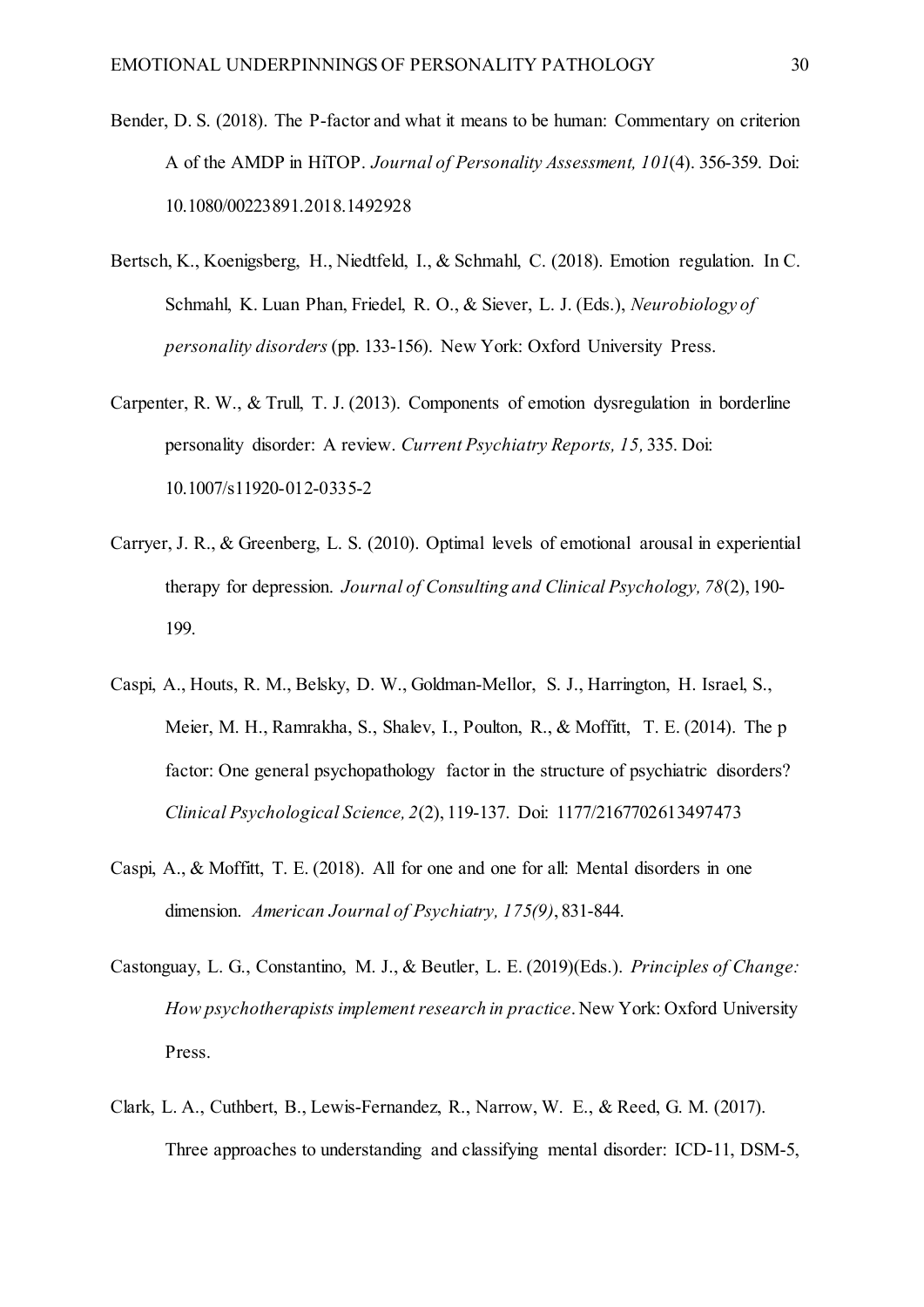and the National Institute of Mental Health's research domain criteria (RDoC). *Psychological Science in the Public Interest, 18*(2), 72-145.

- Cludius, B., Mennin, D., & Ehring, T. (2020). Emotion regulation as a transdiagnostic process. *Emotion, 20*(1), 37-42. https://doi.10.1037/emo0000646
- Conway, C. C., Hammen, C., & Brennan, P. A. 2016). Optimizing prediction of psychosocial and clinical outcomes with a transdiagnostic model of personality disorder. Journal of Personality Disorders, 30(4), 545-566. https://doi.10.1521/pedi\_2015\_29\_218
- Denny, B. T., & Ochsner, K. (2018). Minding the emotional thermostat: Integrating social cognitive and affective neuroscience evidence to form a model of the cognitive control of emotion. In C. Schmahl, K. Luan Phan, Friedel, R. O., & Siever, L. J. (Eds.), *Neurobiology of personality disorders* (pp. 95-110). New York: Oxford University Press.
- De Panfilis, C., Ossola, P., Tonna, P., Catania, L., & Marchesi, C. (2015). Finding words for feelings: The relationship between personality disorders and alexithymia. *Personality and Individual Differences, 74*, 285-291.
- Elliott, R., Watson, J., Goldman, R., & Greenberg, L. S. (2003). *Learning emotion-focused therapy. A process-experiential approach.* Washington, D. C.: APA.
- Elliott, R., & Macdonald, J. (2020). Relational dialogue in emotion‐focused therapy. *Journal of Clinical Psychology*.DOI: 10.1002/jclp.23069
- Fairburn, C. G., Cooper, Z., Shafran, R., & Wilson, G. T. (2008). Eating disorders: A transdiagnostic protocol. In D. H. Barlow (Ed.), *Clinical handbook of psychological disorders: A step-by-step treatment manual* (pp. 578-614). New York, NY, US: The Guilford Press.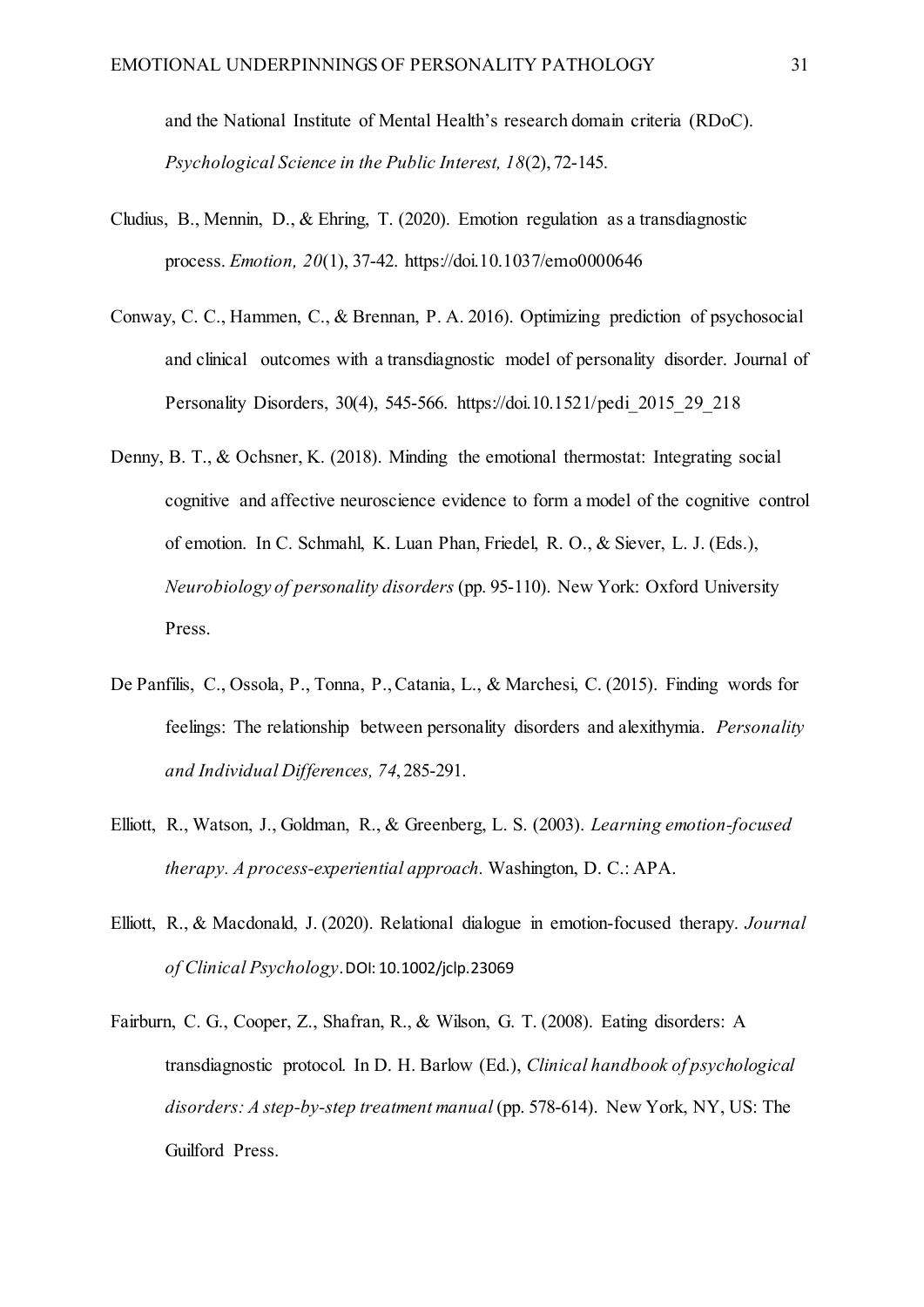- Fertuck, E. A., Jekal, A., Song, I., Wyman, B., Morris, M. C., Wilson, S. T.,… Stanley, B. (2009). Enhanced "Reading the Mind in the Eyes" in borderline personality disorder compared to healthy controls. *Psychological Medicine, 39*(12), 1979-1988. Doi: 10.1017/S003329170900600X
- Fried, E. I., Greene, A. L., & Eaton, N. R. (2021). The p factor is the sum of its parts, for now. *World Psychiatry, 20*(1), 69-70.
- Garafalo, C., Velotti, P., Callea, A., Popolo, R., Salvatore, G., Cavallo, F., & Dimaggio, G. (2018). Emotion dysregulation, impulsivity and personality disorder traits: A community sample study. *Psychiatry Research, 266,* 186-192.
- Goodman, M. Chen, J., & Hazlett, E. A. (2018). Neurobiological underpinnings of psychosocial treatment in personality disorders. In C. Schmahl, K. Luan Phan, Friedel, R. O., & Siever, L. J. (Eds.), *Neurobiology of personality disorders* (pp. 405-414). New York: Oxford University Press.
- Gratz, K. L., & Gunderson, J. G. (2014). Preliminary data on an acceptance-based emotion regulation group intervention for deliberate self-harm among women with borderline personality disorder. *Behavior Therapy, 37*(1), 25-35.
- Greenberg, L. S. (2015). *Emotion-focused therapy (2nd edition).* Washington, D. C.: American Psychological Association.
- Greenberg, L. S. (2016). The clinical application of emotion in psychotherapy. In L. Feldman Barrett, M. Lewis, & J. M. Haviland-Jones (Eds.), H*andbook of Emotions. Fourth Edition* (pp. 670-684). New York: Guilford Press.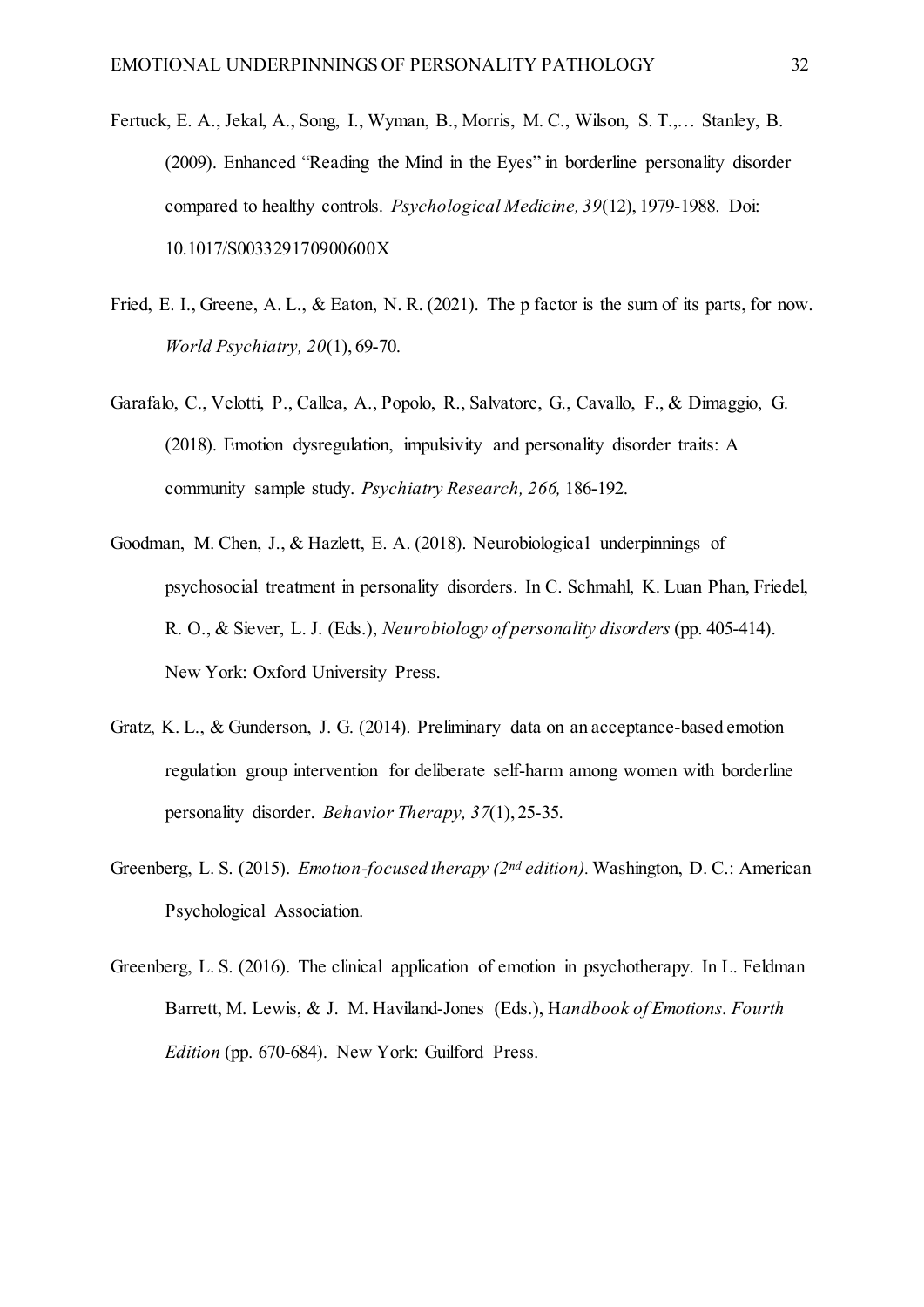- Greenberg, L. S. (2019). Theory of functioning in emotion-focused therapy. In L. S. Greenberg, & R. N. Goldman (Eds.), *Clinical Handbook of Emotion-focused Therapy* (pp. 37-60)*.* Washington, D. C.: American Psychological Association.
- Greenberg, L. S., & Angus, L. (2003). The contributions of emotion processes to narrative change in psychotherapy: A dialectical constructivist approach. In L. Angus & J. McLeod (Eds.), *The handbook of narrative psychotherapy: Practice, Theory and Research* (pp. 331-349). Toronto: Sage.
- Greenberg, L. S., & Goldman, R. N. (2008). *Emotion-focused couples therapy. The dynamics of emotion, love and power.*Washington, D. C.: American Psychological Association.
- Greenberg, L. S., Rice, N. L., Elliott, R. (1993). *Facilitating emotional change: The momentby-moment process.* New York: Guilford Press.
- Greenberg, L. S., & Paivio, S. C. (1997). *Working with emotions in psychotherapy*. New York: Guilford Press.
- Greenberg, L. S., & Pascual-Leone, J. (1995). A dialectical constructivist approach to experiential change. In R. Neimeyer & M. Mahoney (Eds.), *Constructivism in psychotherapy*. Washington, D. C.: American Psychological Association.
- Greenberg, L. S., & Safran, J. D. (1987). *Emotion in psychotherapy: Affect, cognition and the process of change*. New York: Guilford Press.
- Helle, A. C., Trull, T. J., Watts, A. L., McDowell, Y., Sher, K. J. (2020). Psychiatric comorbidity as a function of severity: DSM-5 alcohol use disorder and HiTOP classification of mental disorders. *Alcoholism: Clinical and Experimental Research, 44*(3), 632-644. Doi: 10.1111/acer.14284.
- Herpertz, S. C., Huprich, S. K., Bohus, M., Chanen, A., Goodman, M., Mehlum, L., Moran, P., Newton-Howes, G., Scott, L., & Sharp, C. (2017). The challenge of transforming the diagnostic system of personality disorder. *Journal of Personality Disorders, 31*(5),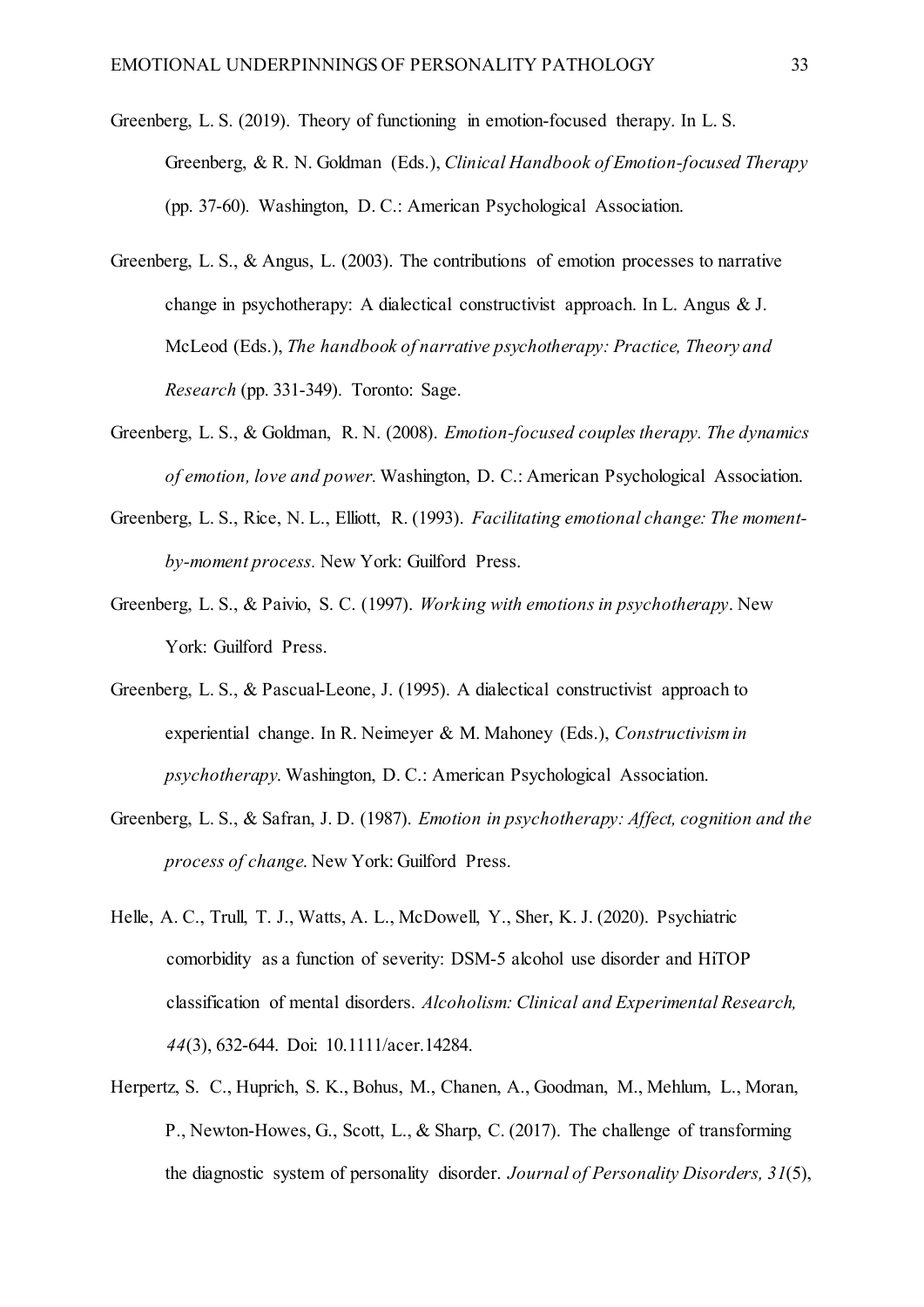- Herpertz, S. C., Nagy, K., Ueltzhöffer, K., Schmitt, R., Mancke, F., Schmahl, C., & Bertsch, K. (2017). Brain mechanisms underlying reactive aggression in borderline personality disorder – Sex matters. *Biological Psychiatry, 82*, 257-266.
- Hopwood, C. J., Zimmermann, J., Pincus, A. L., & Krueger, R. F. (2015). Connecting personality structure and dynamics: Towards a more evidence based and clinically useful diagnostic scheme. *Journal of Personality Disorders, 29,* 431-448.
- Karterud, S. W., Kongerslev, M. T. (2019). A temperament-attachment-mentalization-based (TAM) theory of personality and its disorders. *Frontiers in Psychology, 10*, 518. [https://doi.10.3389/fpsyg.2019.005](https://doi.10.3389/fpsyg.2019.00)18
- Kennedy, K. A., & Barlow, D. H. (2018). The unified protocol for transdiagnostic treatment of emotional disorders: An introduction. In D. H. Barlow & T. J. Farchione (Eds.), *Application of the unified protocol for transdiagnostic treatment of emotional disorders* (pp. 1-16). New York, NY: Oxford University Press.
- Kernberg, O. F. (1995). *Object-relations theory and clinical psychoanalysis*. Lanham, MD: Jason Aronson.
- Kramer, U. (2019). Personality, personality disorders, and the process of change. *Psychotherapy Research, 29*(3), 324-336.
- Kramer, U., Beuchat, H., Grandjean, L., & Pascual-Leone, A. (2020). How personality disorders change in psychotherapy: A concise review of process. *Current Psychiatry Reports.* Doi: 10.1007/s11920-020-01162-3.
- Kramer, U., & Pascual-Leone, A. (2018). Self-knowledge in personality disorders: An emotion-focused perspective. *Journal of Personality Disorders, 32*(3), 329-350.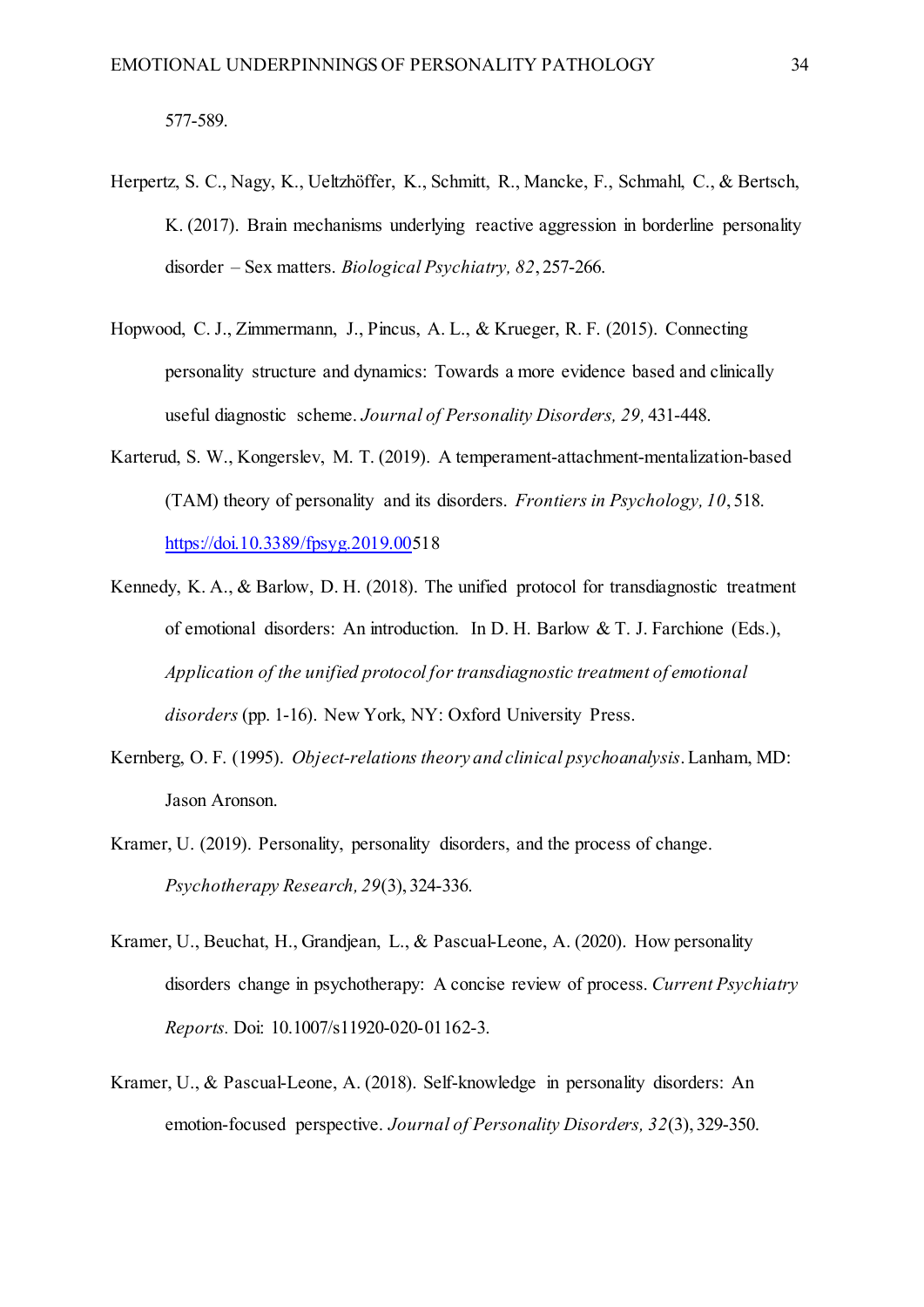- Kramer, U., Pascual-Leone, A., Rohde, K. B., & Sachse, R. (2018). The role of shame and self-compassion in psychotherapy for narcissistic personality disorder: An exploratory study. *Clinical Psychology and Psychotherapy, 25*, 272-282*.* doi: 10.1002/cpp.2160
- Kramer, U., & Sachse, R. (2013). Early clarification processes in clients presenting with Borderline Personality Disorder: Relations with symptom levels and change. *Person-Centered and Experiential Psychotherapies, 12(*2), 157-175. doi: 10.1080/14779757.2013.804647
- Kring, A. M., & Mote, J. (2016). Emotion disturbances as transdiagnostic processes in psychopathology. In L. Feldman Barrett, M. Lewis, & J. M. Haviland-Jones (Eds.), *Handbook of Emotions. Fourth Edition* (pp. 653-669). New York: Guilford Press.
- Kring, A. M., & Sloan, D. M. (Eds.)(2010). Emotion Regulation and Psychopathology. A Transdiagnostic Approach to Etiology and Treatment (1st edition). New York: Guilford Press.
- Lane, R. D., & Nadel, L. (2020). *Neuroscience of enduring change. Implications for psychotherapy.* New York: Oxford University Press.
- Lane, R. D., Ryan, L., Nadel, L., & Greenberg, L. S. (2015). Memory reconsolidation, emotional arousal and the process of change in psychotherapy. New insights from brain science. *Behavioral and Brain Science, 15*(38), e1.
- Lahey, B. B., Krueger, R. F., Rathouz, P. J., Waldman, I. D., & Zald, D. H. (2017). A hierarchical causal taxonomy of psychopathology across the life span. *Psychological Bulletin, 143*(2), 142-186. Doi: 10.1037/bul0000069.
- Lee, R., Fanning, J. R., & Coccaro, E. F. (2018). The clinical neuroscience of impulsive aggression. In C. Schmahl, K. Luan Phan, Friedel, R. O., & Siever, L. J. (Eds.),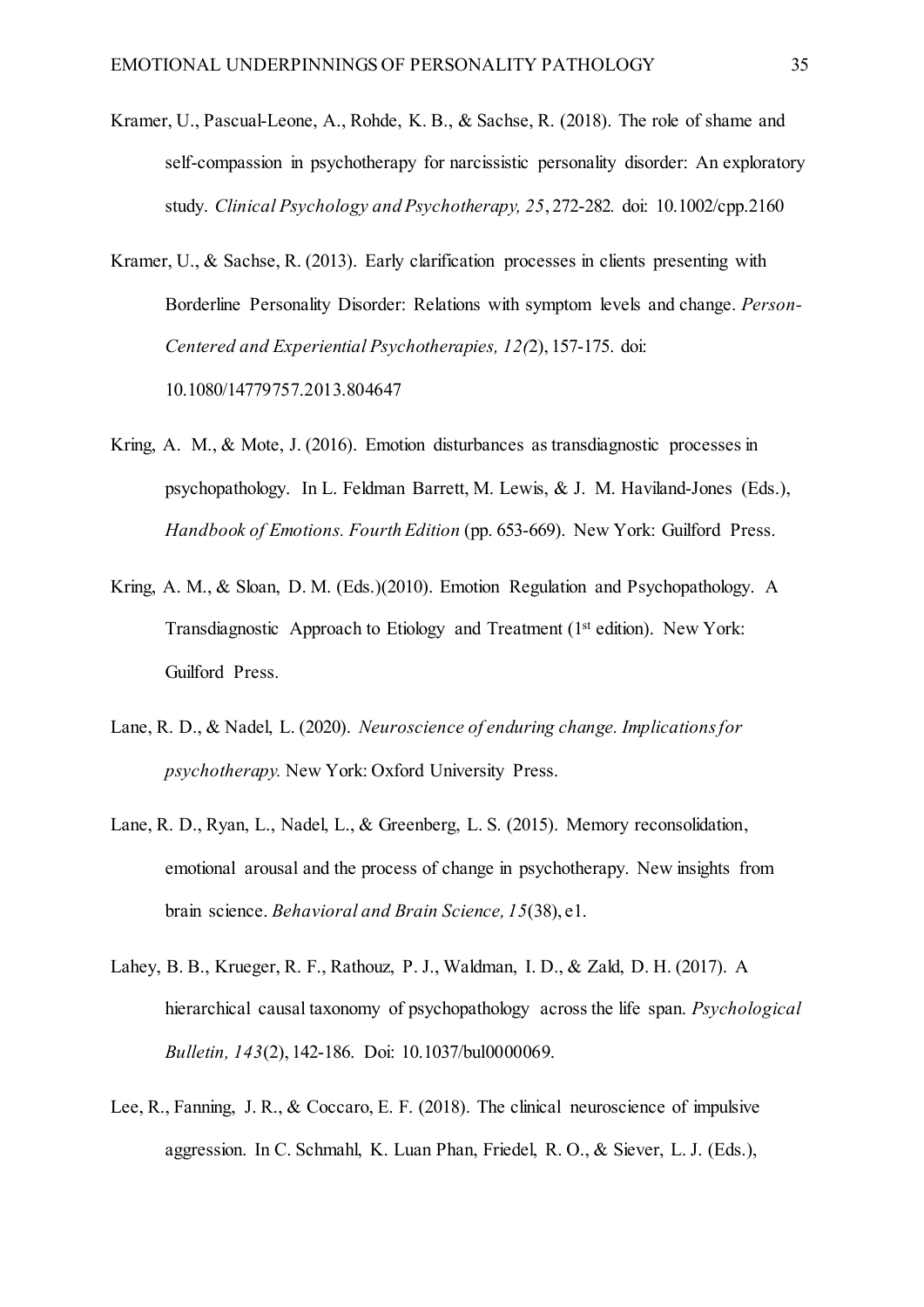*Neurobiology of personality disorders* (pp. 133-156). New York: Oxford University Press.

- Levy, K. N., Johnson B. N., Clouther, T. L., Scala, J. W., & Temes, C. M. (2015). An attachment theoretical framework for personality disorders. *Canadian Psychology, 56*(2), 197-207. https://doi.10.1037/cap0000025
- Linehan, M. M. (1993). *Cognitive-behavioral treatment of borderline personality disorder.*  New York: Guilford Press.
- Linehan, M. M., Bohus, M., & Lynch, T. R. (2007). Dialectical-behavior therapy for pervasive emotion dysregulation. In J. J. Gross (Ed.), *Handbook of emotion regulation* (pp. 581-605). New York: Guilford.
- Lis, S., Derish, N. E., Perez-Rodriguez, M. M. (2018). Social cognition in personality disorders. In C. Schmahl, K. Luan Phan, Friedel, R. O., & Siever, L. J. (Eds.), *Neurobiology of personality disorders* (pp. 179-206). New York: Oxford University Press.
- Luyten, P., & Fonagy, P. (2018). The neurobiology of attachment and mentalizing: A neurodevelopmental perspective. In C. Schmahl, K. Luan Phan, Friedel, R. O., & Siever, L. J. (Eds.), *Neurobiology of personality disorders* (pp. 111-132). New York: Oxford University Press.
- Luyten, P., Campbell, C., Allison, E., & Fonagy, P. (2020). The mentalizing approach to psychopathology : State of the art and future directions. *Annual Review of Clinical Psychology, 16*, 297-325. https://doi. 10.1146/annurev-clinpsy-071919-015355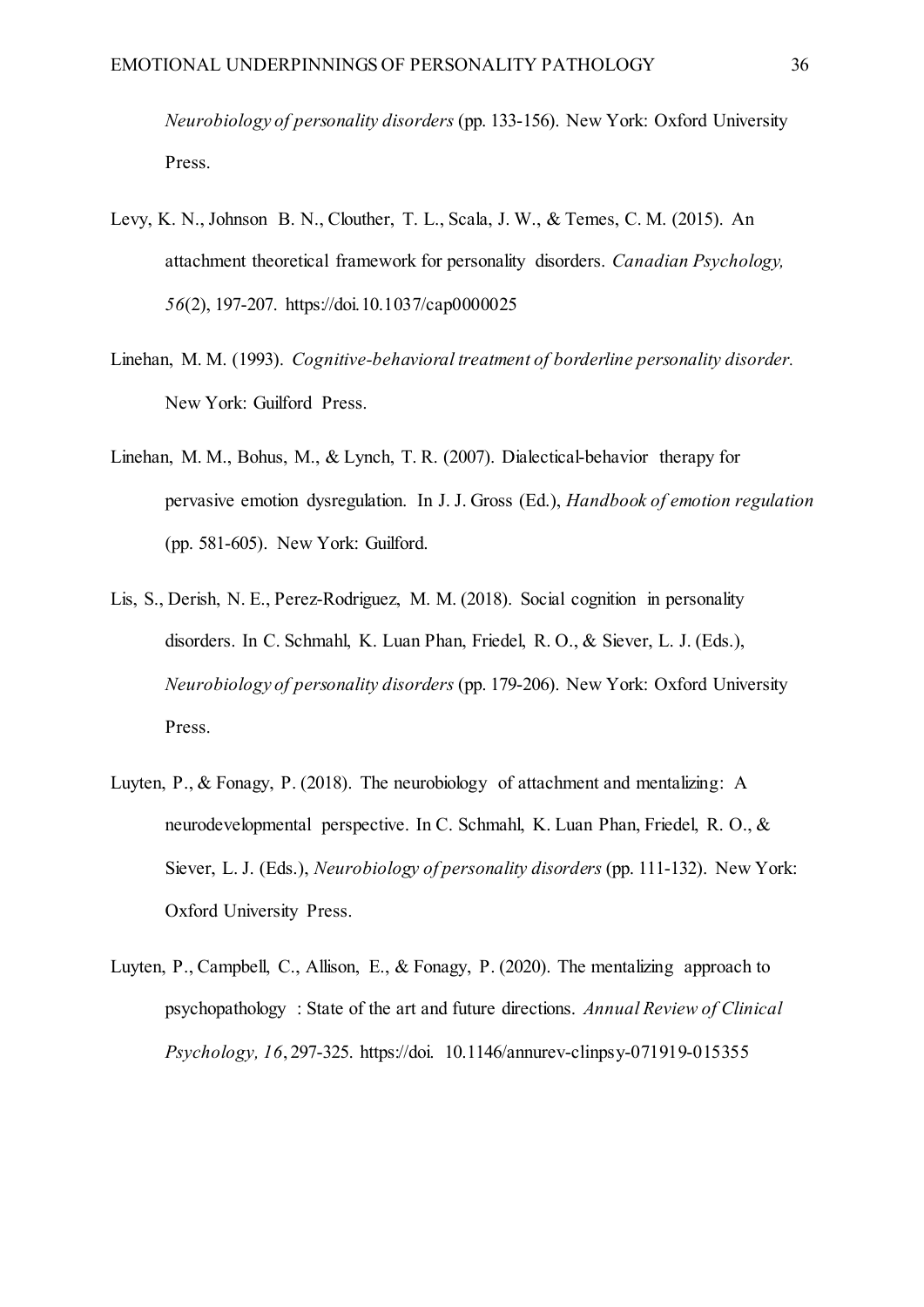- Macnamara, A., & Phan, L. (2018). Neurocircuitry of affective, cognitive and regulatory systems. In C. Schmahl, K. L. Phan, R. O. Friedel, & L. J. Siever (Eds.), *Neurobiology of personality disorders* (pp. 3-38). New York: Oxford University Press.
- Marceau, E. M., Meuldijk, D., Townsend, M. L., Solowij, N. & Grenyer, B. F. S. (2019). Biomarker correlates of psychotherapy outcomes in borderline personality disorder: A systematic review. *Neuroscience and Biobehavioral Reviews, 94*, 166-178. Doi: 10.1016/j.neurobiorev.2018.09.001
- McMain, S. F., Pos, A. E., & Iwakabe, S. (2010). Facilitating emotion regulation: General principles for psychotherapy. *Psychotherapy Bulletin, 45*(3), 16-21.
- Millgram, Y., Huppert, J. D., & Tamir, M. (2020). Emotion goals in psychopathology: A new perspective on dysfunctional emotion regulation. *Current Directions in Psychological Science, 29*(3), 242-247. https://doi.10.1177/0963721420917713
- Ofrat, S., Krueger, R. F., & Clark, L. A. (2018). Dimensional approaches to personality disorder classification. In W. J. Livesley & R. Larstone (Eds.), *Handbook of Personality Disorders. Theory, Research and Treatment.* Second Edition (pp. 72-87). New York: Guilford Press.
- Ogrodniczuk, J. S., Piper, W. E., & Joyce, A. S. (2011). Effect of alexithymia on the process and outcome of psychotherapy: a programmatic review. *Psychiatry Research, 190*(1), 43-48.
- Oltmanns, J. R., Smith, G. T., Oltmanns, T. F., & Widiger, T. A. (2018). General factors of psychopathology, personality and personality disorder: Across domain comparisons. *Clinical Psychological Science, 6*(4), 581-589. https://doi.10.1177/2167702617750150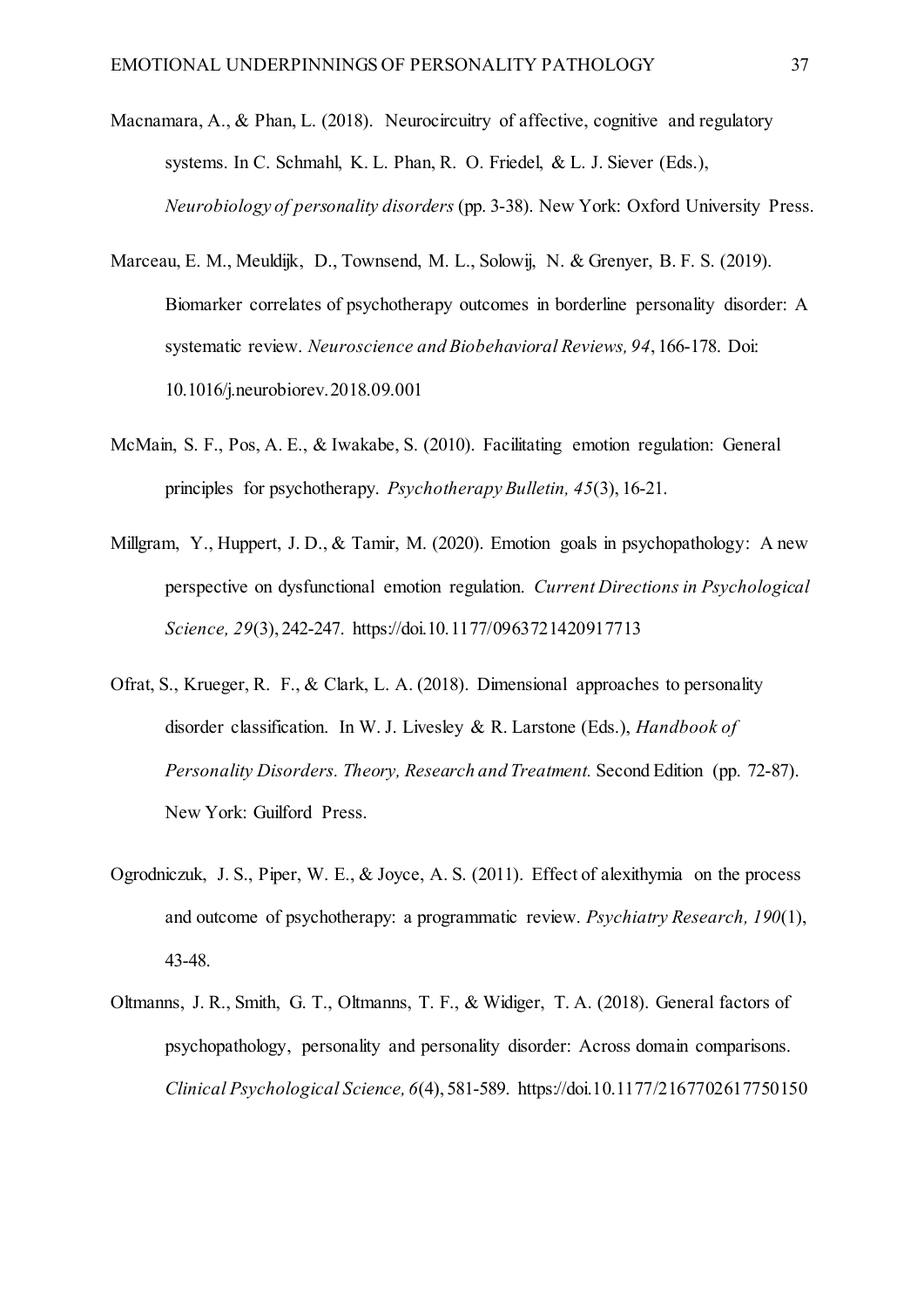- Pascual-Leone, A., & Greenberg, L. S. (2007). Emotional processing in experiential therapy: Why "the only way out is through". *Journal of Consulting and Clinical Psychology, 75*(6), 875-887.
- Pascual-Leone, A., & Greenberg, L. S. (2020). Emotion-focused Therapy: Integrating Neuroscience and Practice. In R. D. Lane, & L. Nadel (Eds.), *Neuroscience of Enduring Change. Implications for Psychotherapy* (pp. 215-244). New York: Oxford University Press.
- Peluso, P. R., & Freund, R. R. (2018). Therapist and client emotional expression and psychotherapy outcomes: A meta-analysis. *Psychotherapy, 55*(4), 461- 472. [https://doi.org/10.1037/pst0000165](https://psycnet.apa.org/doi/10.1037/pst0000165)
- Peterson, R., Brakoulias, V., & Langdon, R. (2016). An experimental investigation of mentalization ability in borderline personality disorder. *Comprehensive Psychiatry, 64,* 12-21.<https://doi.10.1016/j.comppsych.2015.10.004>
- Pincus, A. L. (2005). A contemporary integrative interpersonal theory of personality disorders. In M. F. Lenzenweger & J. F. Clarkin (Eds.), *Major Theories of Personality Disorder* (pp. 282-331). New York: Guilford Press.
- Popolo, R., Lysaker, P. H., Salvatore, G., Montano, A., Buonocore, L., Sirri, L., Imbimbo,, A., & Dimaggio, G. (2014). Emotional inhibition in personality disorders. *Psychotherapy and Psychosomatics, 83*, 377-378. Doi: 10.1159/000365110.
- Porges, S. W. (2011). *The polyvagal theory: Neurophysiological foundations of emotions, attachment, communication, and self-regulation.* New York: Norton & Co.
- Pos, A. E., & Greenberg, L. S. (2012). Organizing awareness and increasing emotion regulation: Revising chair work in emotion-focused therapy for borderline personality disorder. *Journal of Personality Disorders, 26*(1), 84-107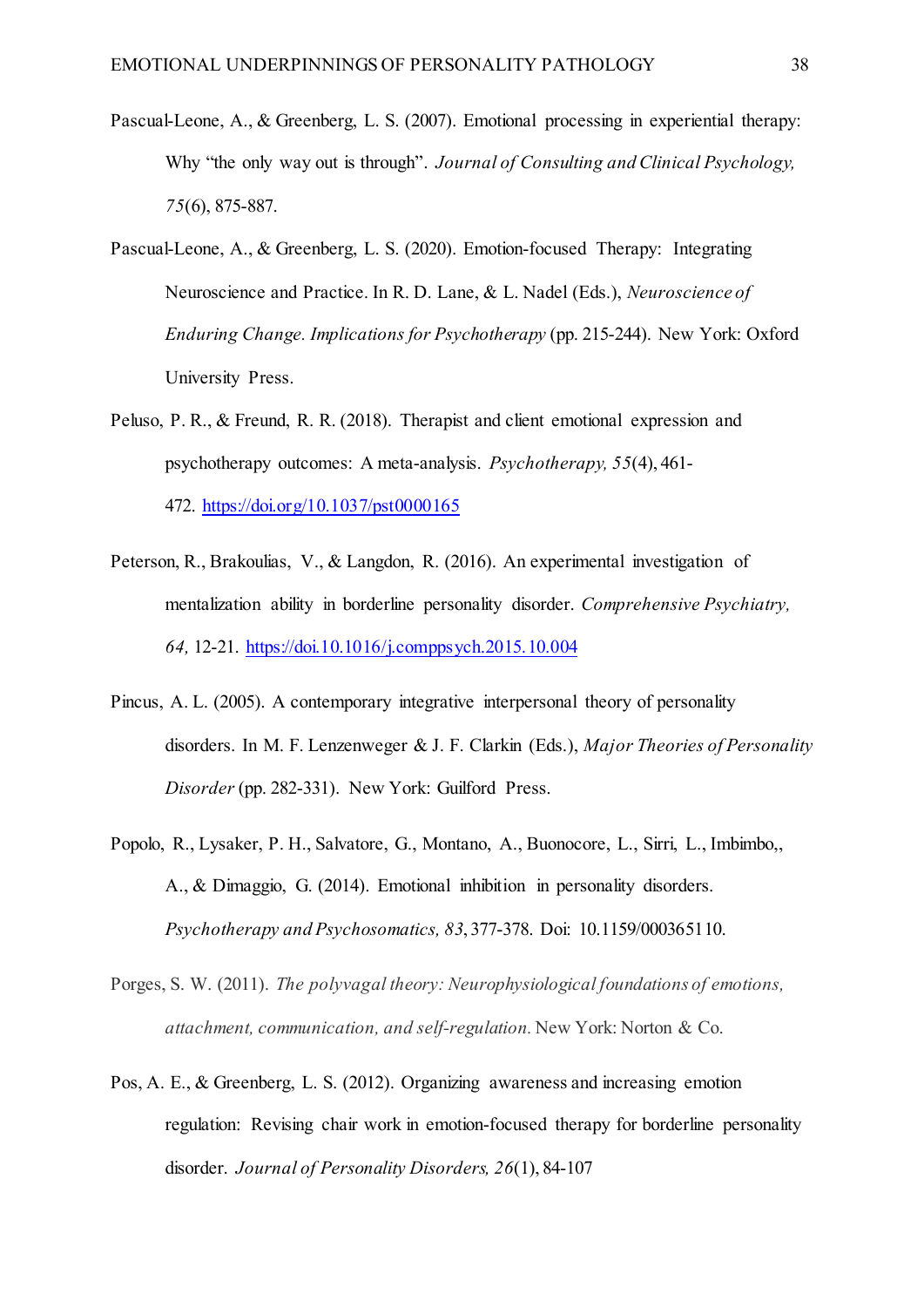- Pos, A.E., & Paolone, D. A. (2019). Emotion-focused therapy for personality disorders. In L. S. Greenberg, & R. N. Goldman (Eds.), *Clinical Handbook of Emotion-focused Therapy* (pp. 381-402)*.* Washington, D. C.: American Psychological Association.
- Reisch, T., Ebner‐Priemer, U., Tschacher, W., Bohus, M., & Linehan, M. (2008). Sequences of emotions in patients with borderline personality disorder. *Acta Psychiatrica Scandinavica, 118*(1), 42-48.
- Rudge, S., Feigenbaum, J. D., & Fonagy, P. (2020). Mechanisms of change in dialectical behaviour therapy and cognitive behaviour therapy for borderline personality disorder: a critical review of the literature, *Journal of Mental Health, 29*(1), 92-102, DOI: 10.1080/09638237.2017.1322185
- Ruggero, C. J., Hopwood, C. J., Clark, L. A., Mullins-Sweatt, S. N., Bach, B., Docherty, A., Bagby, R. M., Callahan, J. L., Conway, C. C., Dornbach-Bender, A., Forbes, M. K., Haltigan, J. D., Morey, L. C., Kotov, R., First, M., Skodol, A. E., Patrick, A. E., Cicero, D. C., Simms, L. J., Krueger, R. F., Chmielewski, M., De Clercq, B., Eaton, N. R., Forbush, K. T., Miller, J. D., Patalay, P., Regier, D. A., Shackman, A. J., Watson, D., Reininghaus, U., Waszczuk, M. A., Wright, A. G. C., & Zimmermann, J. (2019). Integrating the Hierarchical Taxonomy of Psychopathology (HiTOP) into clinical practice. *Journal of Consulting and Clinical Psychology, 87*(12), 1069-1084.
- Ruocco, A. C., Amirthavasagam, S., & Zakzanis, K. K. (2012). Amygdala and hippocampal volume reductions as candidate endophenotypes for borderline personality disorder: A meta-analysis of magnetic resonance imaging studies. *Psychiatry Research, 201,* 245- 329.
- Sachse, R. (2020). *Personality disorders.*Boston: Hogrefe.
- Safran, J. D., & Muran, J. C. (2000). *Negotiating the therapeutic alliance: A relational treatment guide.* New York: Guilford.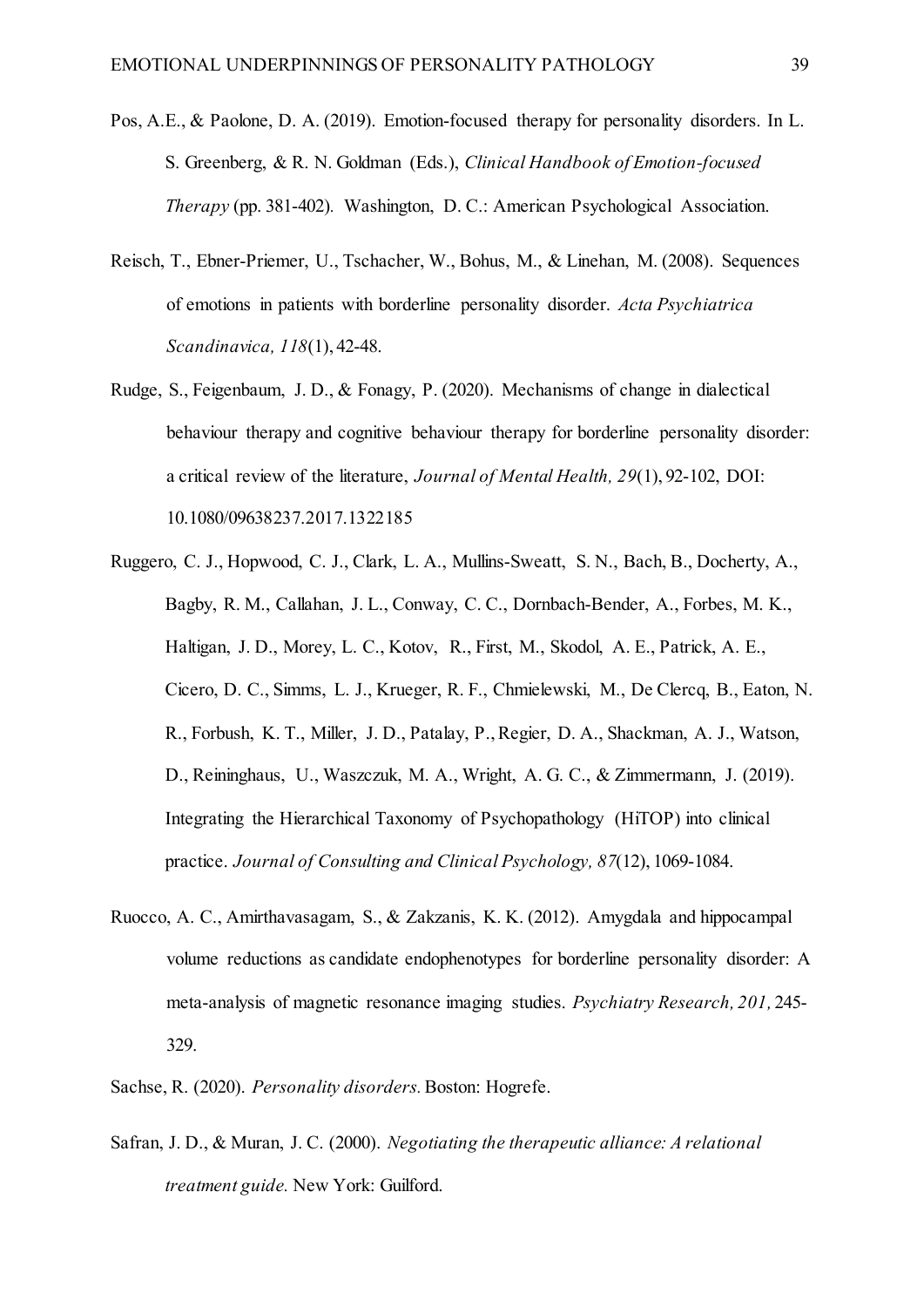- Sakiris, N., & Berle, D. (2019). A systematic review and meta-analysis of the Unified Protocol as a transdiagnostic emotion regulation based intervention. *Clinical Psychology Review*, *72*, 101751.<https://doi.10.1016/j.cpr.2019.101751>
- Salgado, R. M., Pedrosa, R., Bastos-Leite, A. J. (2020). Dysfunction of empathy and related processes in borderline personality disorder: A systematic review. *Harvard Review of Psychiatry, 28*(4), 238-254. https://doi.10.1097/HRP.0000000000000260
- Sanislow, C. A., Morey, L. C., Grilo, C. M., Gunderson, J. G., Shea, M. T., Skodol, A. E., …, & McGlashan, T. H. (2002). Confirmatory factor analysis of DSM-IV borderline, schizotypal, avoidant and obsessive-compulsive personality disorders: Findings from the collaborative longitudinal personality disorders study. *Acta Psychiatrica Scandinavica, 105*, 28-36. Doi: 10.1034/j.1600-0447.2002.0\_479.x
- Sauer-Zavala, S., & Barlow, D. H. (2014). The case of Borderline Personality Disorder as an Emotional Disorder: Implications for Treatment. *Clinical Psychology: Science and Practice, 21,* 118-138.
- Scala, J. W., Levy, K. N., Johnson, B. N., Kivity, Y., Ellison, W. D., Pincus, A. L., . . . Newman, M. G. (2018). The role of negative affect and self-concept clarity in predicting self-injurious urges in borderline personality disorder using ecological momentary assessment. *Journal of Personality Disorders, 32*(Supplement), 36-57.
- Schilling, L., Wingenfeld, K., Löwe, B., Moritz, S., Terfehr, K., Köther, U., & Spitzer, C. (2012). Normal mind-reading capacity but higher response confidence in borderline personality disorder patients. *Psychiatry and Clinical Neurosciences, 66*, 322-327. https://doi.10.1111/j.1440-1819.2012.02334.x
- Schmahl, C., Herpertz, S. C., Bertsch, K., Ende, G., Flor, H., Kirsch, P., ... Schneider, M. (2014). Mechanisms of disturbed emotion processingf and social interaction in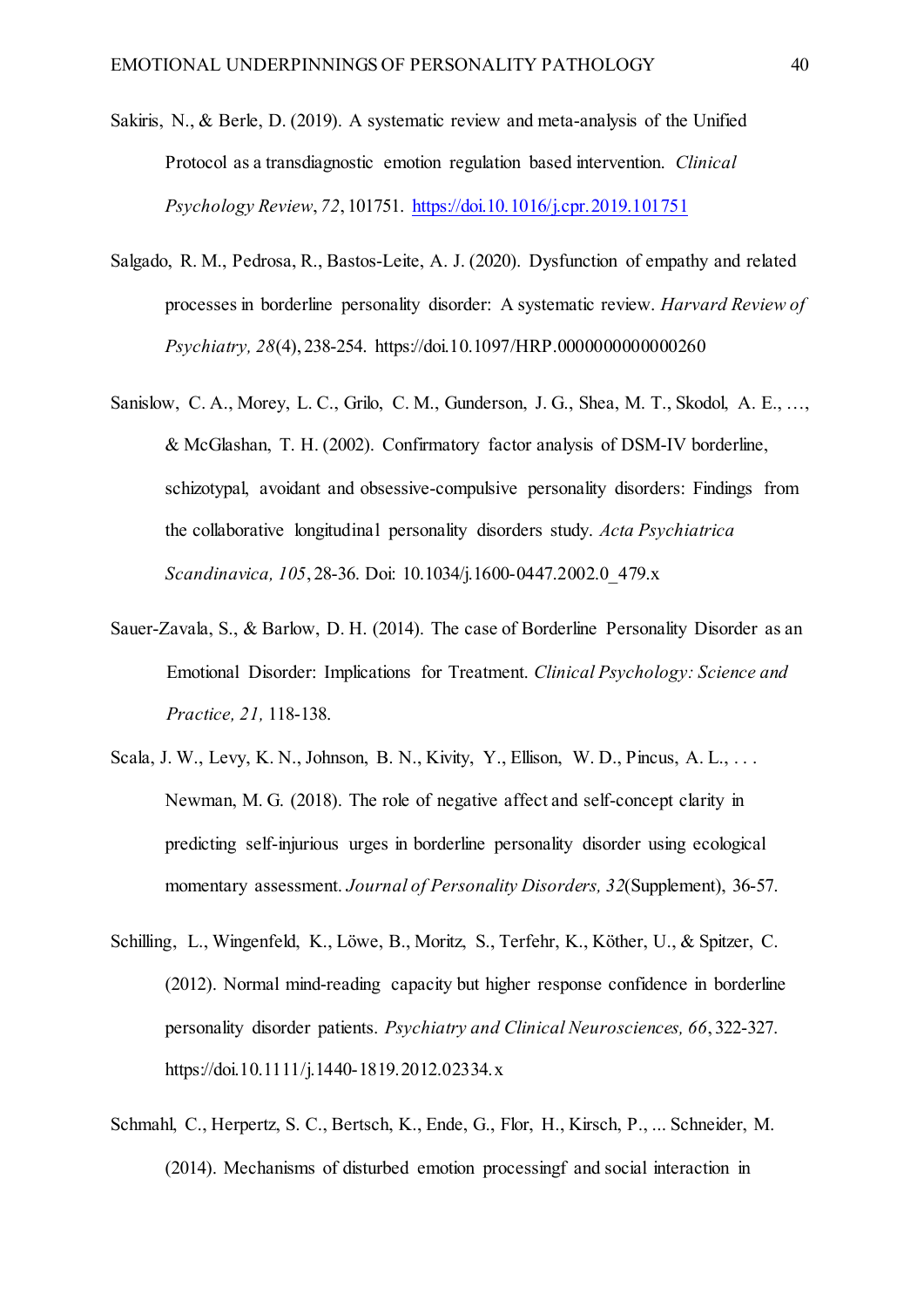borderline personality disorder: State of knowledge and research agenda of the German clinical research unit. *Borderline Personality Disorder and Emotion Dysregulation, 1*(12), 1-17.

- Schnell, K., & Herpertz, S. C. (2018). Emotion regulation and social cognition as functional targets of mechanism-based psychotherapy in major depression and comorbid personality pathology. *Journal of Personality Disorders, 32*(Supplement), 12-35.
- Schulze, L., Domes, G., Kruger, A., Berger, C., Fleischer, M., Prehn, K., Schmahl, C., Grossmann, A., Hauenstein, K., & Herpertz, S. C. (2011). Neuronal correlates of cognitive reappraisal in borderline patients with affective instability. *Biological Psychiatry, 69*, 564-573.
- Schulze, L., Schmahl, C., & Niedtfeld, I. (2016). Neural correlates of disturbed emotion processing in borderline personality disorder: A multimodal meta-analysis. *Biological Psychiatry, 79*, 97-106.
- Sharp, C., Wright, A. G. C., Fowler, J. C., Frueh, B. C., Allen, J. G., Oldman, J., Clark, L. A. (2015). The structure of personality pathology: Both general ('g') and specific ('s') factors? *Journal of Abnormal Psychology, 124*(2), 387-398. <https://doi.10.1037/abn0000033>
- Sheppes, G., Suri, G., & Gross, J. J. (2015). Emotion regulation and psychopathology. *Annual Review of Clinical Psychology, 11*, 379-405. https://doi.10.1146/annurev-clinpsy-032814-112739
- Southward, M. W., & Cheavens, J. S. (2018). Identifying core deficits in a dimensional model of borderline personality disorder features: A network analysis. *Clinical Psychological Science, 6*, 685-703. https://doi.10.1177/2167702618769560